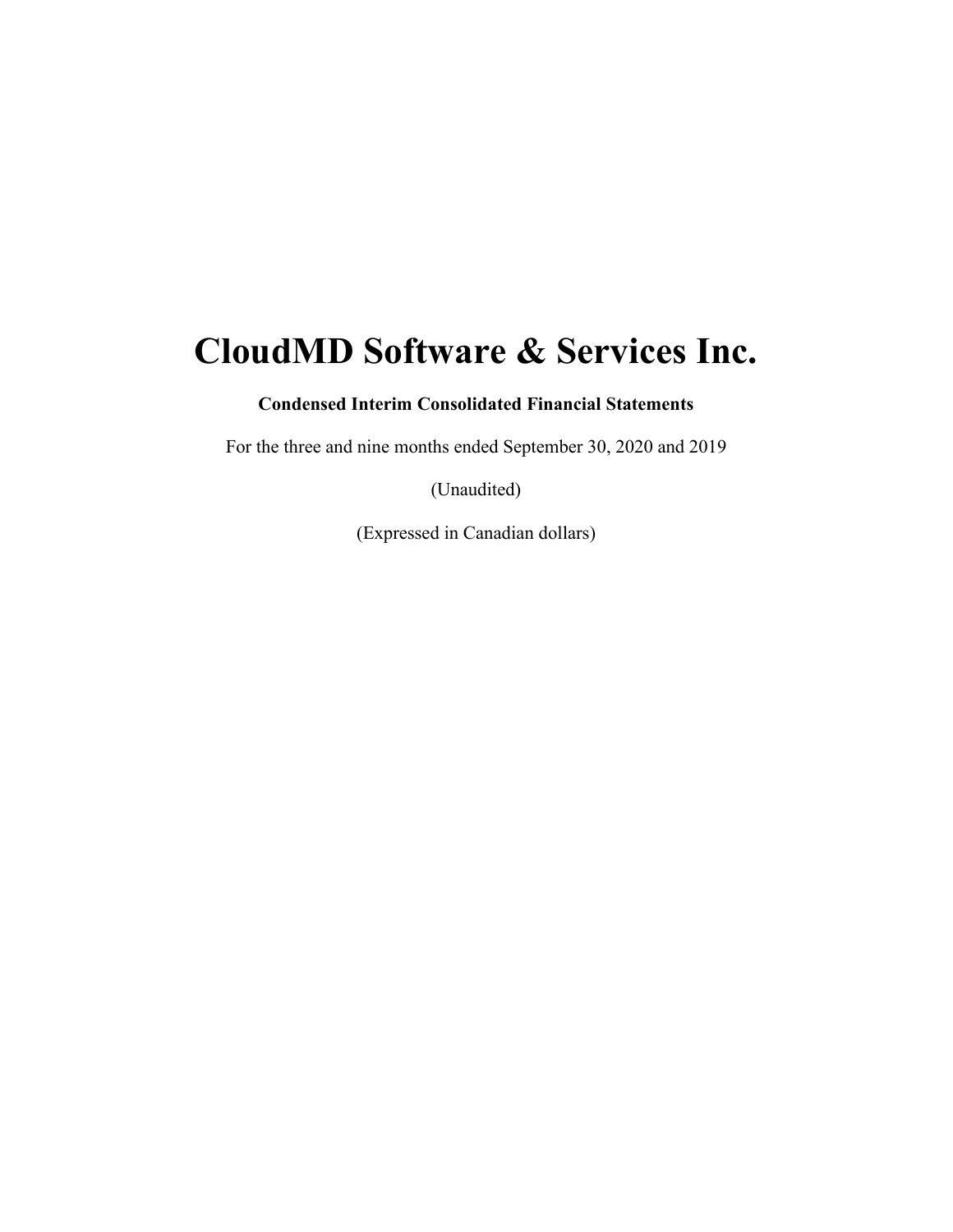## **NOTICE OF NO AUDITOR REVIEW OF CONDENSED INTERIM CONSOLIDATED FINANCIAL STATEMENTS**

Under National Instrument 51-102, "Continuous Disclosure Obligations", Part 4, subsection 4.3(3)(a), if an auditor has not performed a review of the consolidated interim financial statements, they must be accompanied by a notice indicating that an auditor has not reviewed the financial statements.

The accompanying unaudited condensed interim consolidated financial statements of the Company have been prepared by and are the responsibility of the Company's management.

The Company's external auditors have not performed a review of these financial statements.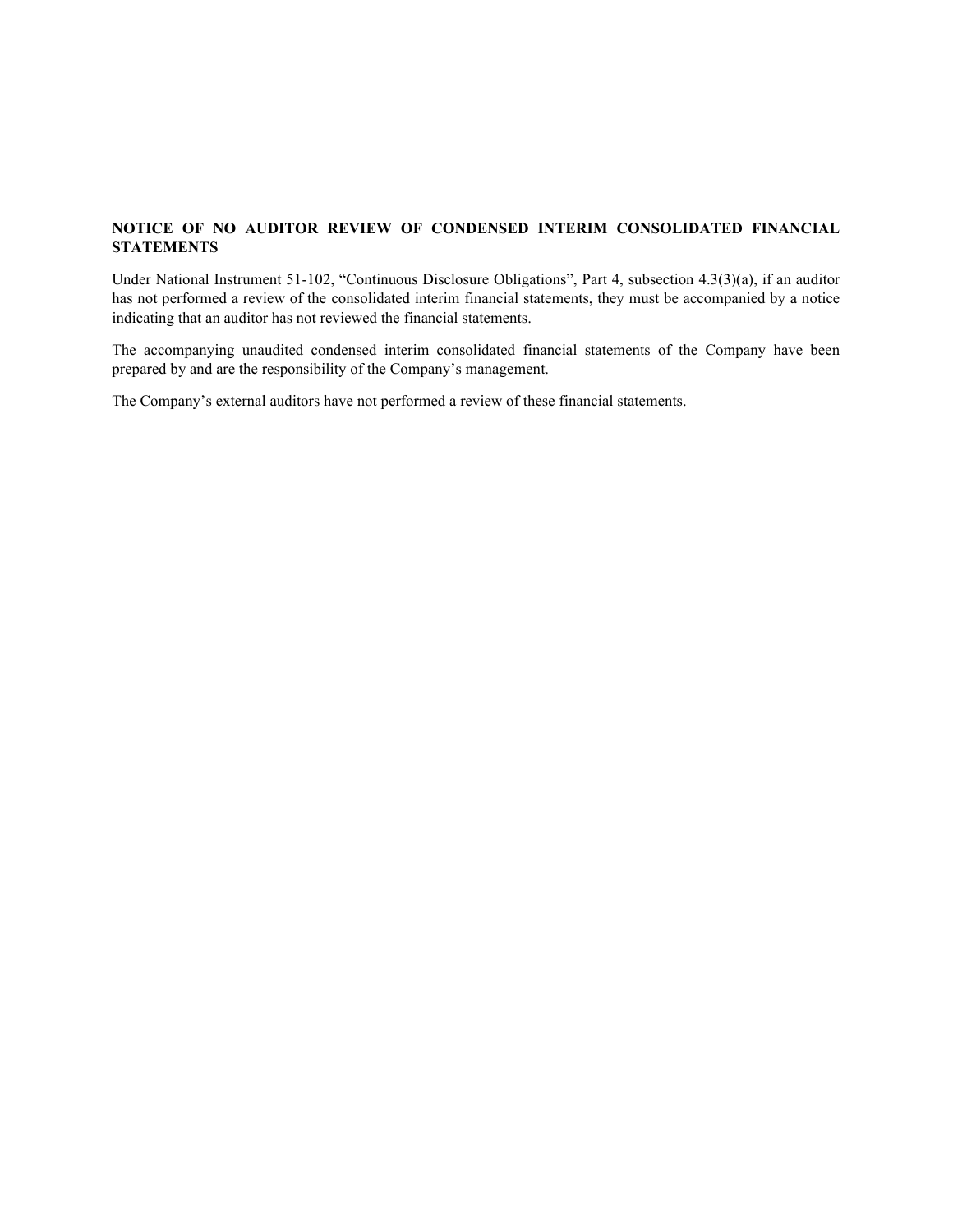## CLOUDMD SOFTWARE & SERVICES INC. Condensed Interim Consolidated Statements of Financial Position (Expressed in Canadian Dollars)

(Unaudited)

|                                             | <b>Note</b> | September 30,<br>2020 | December 31,<br>2019 |
|---------------------------------------------|-------------|-----------------------|----------------------|
| <b>ASSETS</b>                               |             |                       |                      |
| <b>Current assets</b>                       |             |                       |                      |
| Cash and cash equivalents                   | 16          | \$<br>33,949,983 \$   | 1,696,402            |
| Short-term investment                       |             | 25,000                |                      |
| Trade and other receivables                 | 5           | 758,096               | 259,822              |
| Inventory                                   | 6           | 773,227               | 761,104              |
| Prepaid expenses and deposits               | 14          | 581,142               | 668,300              |
| Net investment in sublease                  | 13          | 152,240               |                      |
| <b>Total current assets</b>                 |             | 36,239,688            | 3,385,628            |
| Deposit                                     |             | 125,000               | 125,000              |
| Long-term investments                       | 7           | 112,860               | 12,860               |
| Net investment in sublease                  | 13          | 58,730                |                      |
| Property and equipment                      | 8           | 3,851,743             | 2,608,424            |
| Intangible assets                           | 9           | 2,382,017             | 2,096,665            |
| Goodwill                                    | 9           | 12,559,445            | 9,497,677            |
| <b>Total assets</b>                         |             | \$<br>55,329,483 \$   | 17,726,254           |
| <b>LIABILITIES AND SHAREHOLDERS' EQUITY</b> |             |                       |                      |
| <b>Current liabilities</b>                  |             |                       |                      |
| Accounts payable and accrued liabilities    | 10          | \$<br>1,971,457 \$    | 943,434              |
| Other current liabilities                   | 11          | 74,163                | 877,250              |
| Contingent consideration                    | 3           | 145,000               |                      |
| Contingent liability                        | 19          | 400,000               |                      |
| Current portion of lease liabilities        | 13          | 857,284               | 459,386              |
| Current portion of long-term debt           | 12          | 377,402               | 294,797              |
| <b>Total current liabilities</b>            |             | 3,825,306             | 2,574,867            |
| Lease liabilities                           | 13          | 2,846,882             | 1,978,799            |
| Long-term debt                              | 12          | 1,822,139             | 1,931,304            |
| <b>Total liabilities</b>                    |             | 8,494,327             | 6,484,970            |
| <b>SHAREHOLDERS' EQUITY</b>                 |             |                       |                      |
| Share capital                               | 15          | 57,036,075            | 16,791,884           |
| Reserves                                    |             | 4,749,404             | 2,284,539            |
| Deficit                                     |             | (14,950,323)          | (7,835,139)          |
| Total shareholders' equity                  |             | 46,835,156            | 11,241,284           |
| Total liabilities and shareholders' equity  |             | \$<br>55,329,483 \$   | 17,726,254           |

Nature of operations and going concern (*Note 1*) Subsequent events (*Note 20*)

Approved on behalf of the Board of Directors on November 26, 2020:

*(signed) "Essam Hamza"**(signed) "Amit Mathur"*

Essam Hamza, Director **Amit Mathur, Director** Amit Mathur, Director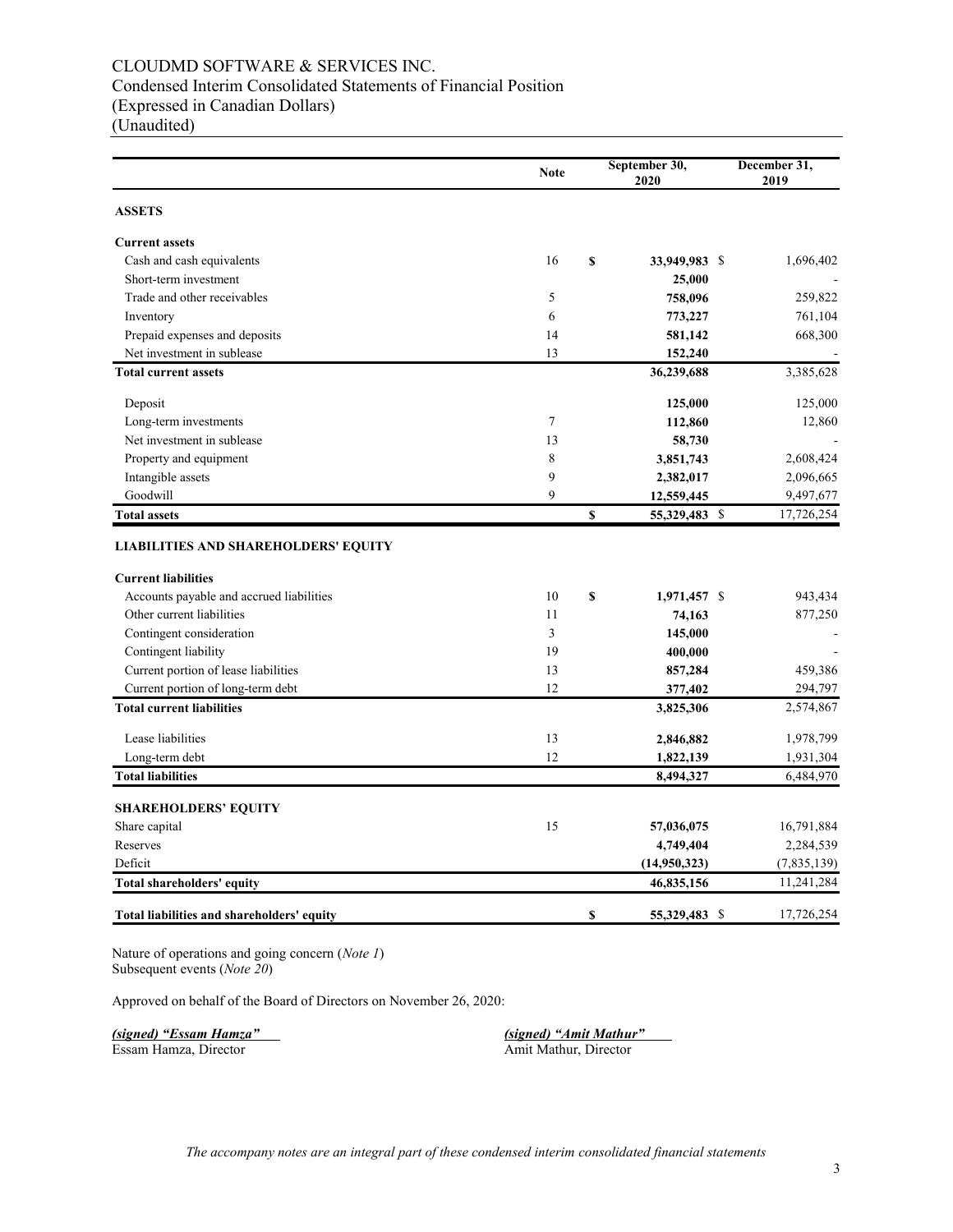## CLOUDMD SOFTWARE & SERVICES INC. Condensed Interim Consolidated Statements of Net Loss and Comprehensive Loss (Expressed in Canadian Dollars) (Unaudited)

|                                                   |                | Three months ended |                       |               |                       |              | Nine months ended     |             |                        |  |
|---------------------------------------------------|----------------|--------------------|-----------------------|---------------|-----------------------|--------------|-----------------------|-------------|------------------------|--|
|                                                   | <b>Note</b>    |                    | September 30,<br>2020 |               | September 30,<br>2019 |              | September 30,<br>2020 |             | September 30,<br>2019  |  |
| Revenue                                           | $\overline{4}$ | \$                 | 3,358,955             | \$            | 2,165,217             | <b>S</b>     | 9,205,671             | \$          | 4,327,116              |  |
| Physician fees                                    |                |                    | (1,086,731)           |               | (494,340)             |              | (2,812,916)           |             | (1,677,598)            |  |
| Cost of goods sold                                |                |                    | (857, 573)            |               | (671, 929)            |              | (2,552,531)           |             | (671, 929)             |  |
| Gross profit                                      |                |                    | 1,414,651             |               | 998,948               |              | 3,840,224             |             | 1,977,589              |  |
| <b>EXPENSES</b>                                   |                |                    |                       |               |                       |              |                       |             |                        |  |
| Marketing and advertising                         |                |                    | 634,804               |               | 90,360                |              | 1,201,696             |             | 858,767                |  |
| Office and administration                         |                |                    | 285,627               |               | 147,288               |              | 762,203               |             | 369,604                |  |
| Professional fees                                 | 14             |                    | 803,409               |               | 72,934                |              | 2,124,435             |             | 305,272                |  |
| Rent on short-term leases                         |                |                    | 44,302                |               | 15,079                |              | 178,839               |             | 45,205                 |  |
| Transfer agent and regulatory fees                |                |                    | 57,197                |               | 5,264                 |              | 136,836               |             | 24,977                 |  |
| Wages and salaries                                | 14             |                    | 1,448,214             |               | 827,503               |              | 3,976,175             |             | 1,845,413              |  |
| Amortization of intangible assets                 | 9              |                    | 62,861                |               |                       |              | 186,145               |             |                        |  |
| Depreciation of property and equipment            | 8              |                    | 199,267               |               | 134,373               |              | 487,323               |             | 249,305                |  |
| Stock-based compensation                          | 15, 14         |                    | 558,603               |               | 459,934               |              | 1,507,930             |             | 1,225,841              |  |
| <b>Total expenses</b>                             |                |                    | 4,094,284             |               | 1,752,735             |              | 10,561,582            |             | 4,924,384              |  |
| <b>Operating loss</b>                             |                |                    | (2,679,633)           |               | (753, 787)            |              | (6, 721, 358)         |             | (2,946,795)            |  |
|                                                   |                |                    |                       |               |                       |              |                       |             |                        |  |
| Interest and accretion expense                    | 14             |                    | (63,001)              |               | (49, 841)             |              | (189, 557)            |             | (152, 555)             |  |
| Other income (expense)                            |                |                    | 18,040                |               | (6,047)               |              | 79,302                |             | (6,047)                |  |
| Contingent liability                              | 19             |                    |                       |               |                       |              | (400,000)             |             |                        |  |
| Gain on debt forgiveness                          | 3              |                    | 19,485                |               |                       |              | 135,393               |             |                        |  |
| Foreign exchange gain<br>Loss on sale of Clinicas |                |                    |                       |               |                       |              |                       |             | 37,819                 |  |
| Loss from discontinued operations                 |                |                    |                       |               |                       |              |                       |             | (152, 975)<br>(22,967) |  |
|                                                   |                |                    | (25, 476)             |               | (55,888)              |              | (374, 862)            |             | (296, 725)             |  |
| <b>Loss before taxes</b>                          |                |                    | (2,705,109)           |               | (809, 675)            |              | (7,096,220)           |             | (3,243,520)            |  |
| Income tax expense                                |                |                    | (18, 964)             |               |                       |              | (18,964)              |             |                        |  |
| Net loss and comprehensive loss for the period    |                | \$                 | (2,724,073)           | $\mathbb{S}$  | (809, 675)            | $\mathbf{s}$ | (7, 115, 184)         | $\mathbf S$ | (3,243,520)            |  |
| Loss per share, basic and diluted                 |                | \$                 | (0.02)                | <sup>\$</sup> | (0.01)                | $\mathbf{s}$ | (0.07)                | S           | (0.05)                 |  |
| Weighted average number of common shares,         |                |                    |                       |               |                       |              |                       |             |                        |  |
| basic and diluted                                 |                |                    | 116,363,565           |               | 73,267,595            |              | 100,420,694           |             | 68,941,885             |  |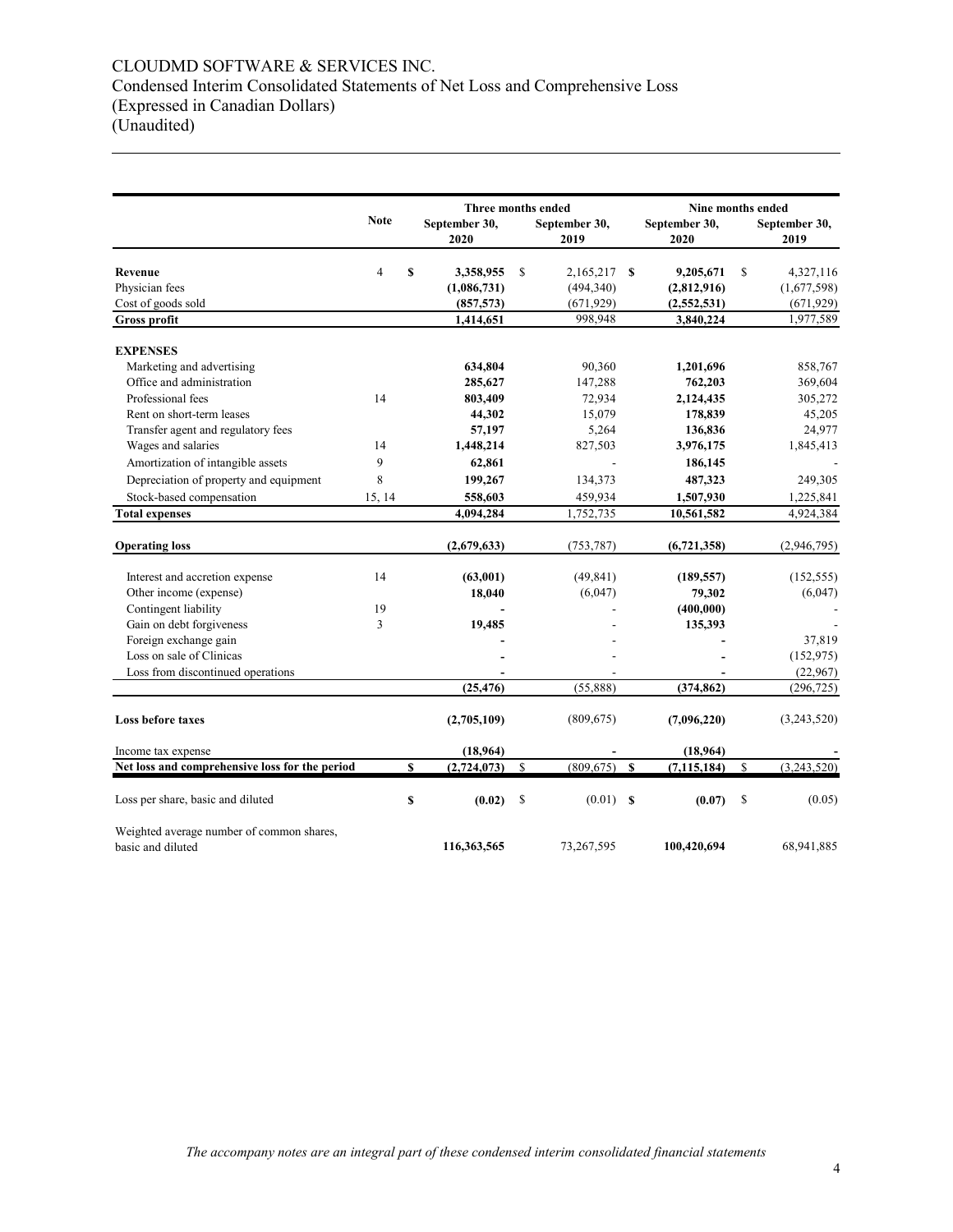## CLOUDMD SOFTWARE & SERVICES INC. Condensed Interim Consolidated Statements of Changes in Shareholders' Equity (Expressed in Canadian Dollars) (Unaudited)

|                                         |    |               | <b>Equity</b>    |        |                | <b>Accumulated</b><br>other |                   |                          |               |
|-----------------------------------------|----|---------------|------------------|--------|----------------|-----------------------------|-------------------|--------------------------|---------------|
|                                         |    |               | component of     |        |                | comprehensive               |                   | Non-controlling          |               |
|                                         |    | Share capital | convertible debt |        | <b>Reserve</b> | income (loss)               | Deficit           | interest                 | <b>Total</b>  |
| Balance, December 31, 2019              | S  | 16,791,884 \$ |                  | $-$ \$ | 2,284,539 \$   | $-$ \$                      | $(7,835,139)$ \$  | - \$                     | 11,241,284    |
| Shares issued for business acquisitions |    | 1,042,644     |                  |        |                |                             |                   |                          | 1,042,644     |
| Private placements                      |    | 3,023,335     |                  |        |                |                             |                   |                          | 3,023,335     |
| Bought deal financing                   |    | 35,740,160    |                  |        |                |                             |                   |                          | 35,740,160    |
| Share issuance costs                    |    | (5,381,695)   |                  |        | 1,968,589      |                             |                   |                          | (3,413,106)   |
| Exercise of stock options               |    | 1,440,008     |                  |        | (622, 508)     |                             |                   |                          | 817,500       |
| Exercise of warrants                    |    | 3,393,489     |                  |        | (389, 146)     |                             |                   |                          | 3,004,343     |
| Shares issued for settlement of debt    |    | 577,500       |                  |        |                |                             |                   |                          | 577,500       |
| Shares issued for services              |    | 408,750       |                  |        |                |                             |                   |                          | 408,750       |
| Stock-based compensation                |    |               |                  |        | 1,507,930      |                             |                   | ۰                        | 1,507,930     |
| Net loss for the period                 |    |               |                  |        |                |                             | (7, 115, 184)     | $\blacksquare$           | (7, 115, 184) |
| Balance, September 30, 2020             | \$ | 57,036,075 \$ |                  | $-$ \$ | 4,749,404 \$   | $-$ \$                      | $(14,950,323)$ \$ | $-$ \$                   | 46,835,156    |
| Balance, December 31, 2018              | S  | 8,047,100 \$  | 880,845 \$       |        | 865,014 \$     | $(406, 782)$ \$             | $(5,181,243)$ \$  | (97) S                   | 4,204,837     |
| Shares issued for business acquisitions |    | 4,098,363     |                  |        |                |                             |                   |                          | 4,098,363     |
| Private placements                      |    | 4,527,570     |                  |        |                |                             |                   |                          | 4,527,570     |
| Share issuance costs                    |    | (244, 186)    |                  |        |                |                             |                   |                          | (244, 186)    |
| Warrants issued to agents               |    | (109, 251)    |                  |        | 109,251        |                             |                   |                          |               |
| Exercise of stock options               |    | 700,000       |                  |        |                |                             |                   |                          | 700,000       |
| Stock-based compensation                |    |               |                  |        | 1,225,841      |                             |                   |                          | 1,225,841     |
| Sale of Clinicas                        |    | 218,500       | (880, 845)       |        |                | 406,782                     | 2,063,963         | 97                       | 1,808,497     |
| Net loss for the period                 |    |               |                  |        |                |                             | (3,243,520)       | $\overline{\phantom{a}}$ | (3,243,520)   |
| Balance, September 30, 2019             | S  | 17,238,096 \$ |                  | $-$ \$ | 2,200,106 \$   | $-$ \$                      | $(6,360,800)$ \$  | $-$ \$                   | 13,077,402    |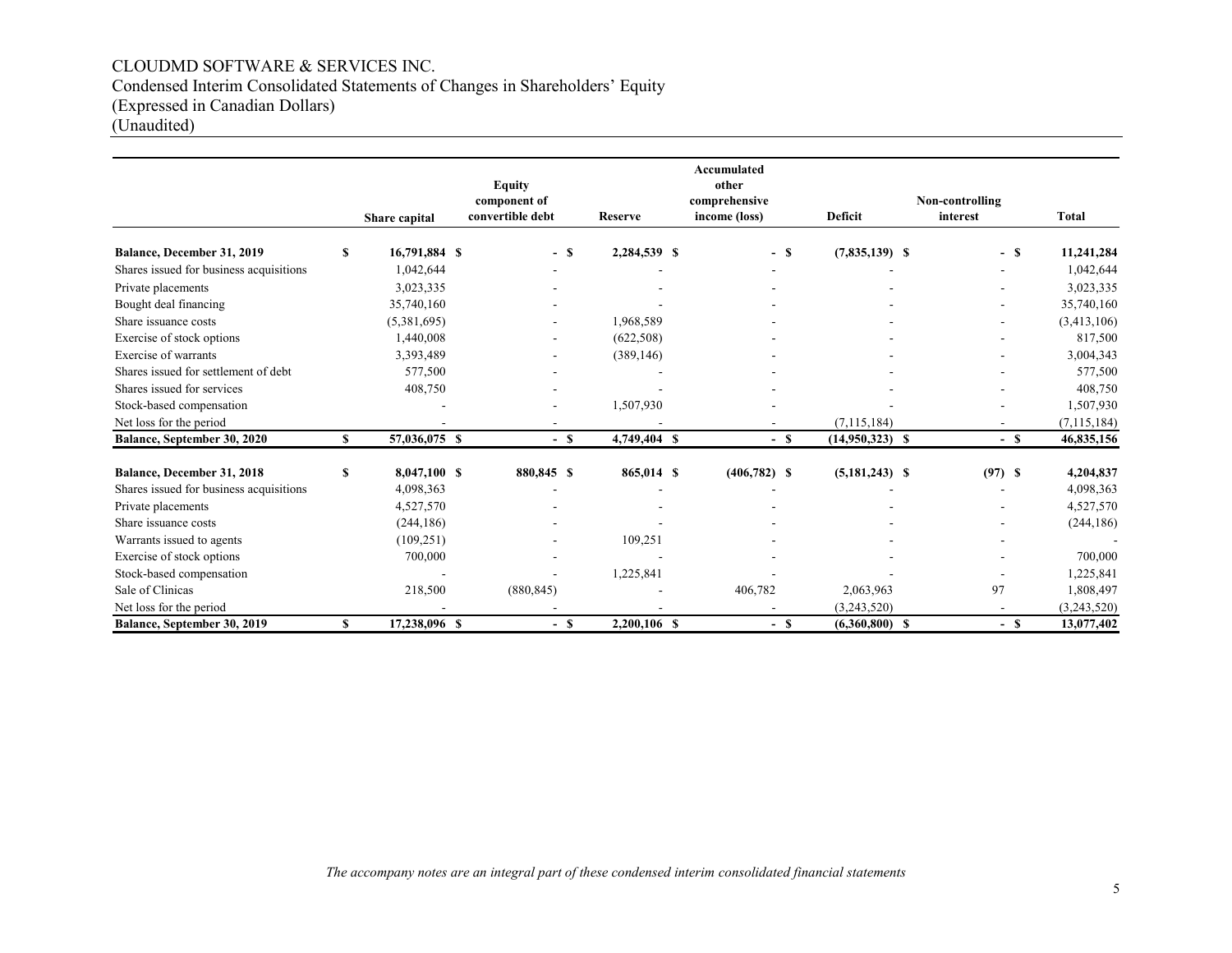## CLOUDMD SOFTWARE & SERVICES INC. Condensed Interim Consolidated Statements of Cash Flows (Expressed in Canadian Dollars) (Unaudited)

|                                                      |             | Nine months ended                 |                       |  |  |
|------------------------------------------------------|-------------|-----------------------------------|-----------------------|--|--|
|                                                      | <b>Note</b> | September 30,<br>2020             | September 30,<br>2019 |  |  |
| <b>Operating activities</b>                          |             |                                   |                       |  |  |
| Net loss and comprehensive loss for the period       |             | \$<br>$(7,115,184)$ \$            | (3,243,520)           |  |  |
| Adjustments for                                      |             |                                   |                       |  |  |
| Accretion expense on convertible debenture           |             |                                   | 44,174                |  |  |
| Interest expense on lease liabilities                | 13          | 97,979                            | 31,811                |  |  |
| Amortization of intangible assets                    | 9           | 186,145                           |                       |  |  |
| Depreciation of property and equipment               | 8           | 487,323                           | 249,305               |  |  |
| Loss from discontinued operations                    |             |                                   | 22,967                |  |  |
| Loss on sale of assets                               |             |                                   | 6,047                 |  |  |
| Unrealized foreign exchange gain                     |             |                                   | (29, 236)             |  |  |
| Stock-based compensation                             | 15          | 1,507,930                         | 1,225,841             |  |  |
| Shares issued for services                           | 16          | 135,070                           |                       |  |  |
| Gain on debt forgiveness                             |             | (135,393)                         |                       |  |  |
| Interest income from net investment in sublease      | 13          | (1,588)                           |                       |  |  |
| Contingent liability                                 |             | 400,000                           |                       |  |  |
| Net change in non-cash working capital               | 16          | 63,641                            | 6,178                 |  |  |
| Net cash used in operating activities                |             | (4,374,077)                       | (1,686,433)           |  |  |
|                                                      |             |                                   |                       |  |  |
| <b>Investing activities</b>                          |             |                                   |                       |  |  |
| Acquisition of businesses, net of cash acquired      |             | (326, 385)                        | (2,908,808)           |  |  |
| Short-term investment                                |             | (25,000)                          |                       |  |  |
| Deposits on investments                              |             |                                   | 700,000               |  |  |
| Long-term investments                                |             | (100,000)                         | (12,860)              |  |  |
| Loss on sale of Clinicas                             |             |                                   | 152,975               |  |  |
| Proceeds from sale of assets                         |             |                                   | 9,650                 |  |  |
| Payments received from net investment in sublease    | 13          | 26,354                            |                       |  |  |
| Purchase of intangible assets                        | 9           | (10,269)                          | (20,000)              |  |  |
| Purchase of property and equipment                   | 8           | (116,050)                         | (13, 649)             |  |  |
| Net cash used in investing activities                |             | (551,350)                         | (2,092,692)           |  |  |
|                                                      |             |                                   |                       |  |  |
| <b>Financing activities</b>                          |             |                                   |                       |  |  |
| Shares issued for cash                               |             | 38,763,495                        | 4,527,570             |  |  |
| Share issuance costs                                 |             | (3, 413, 106)                     | (108, 186)            |  |  |
| Subscription receivable                              |             |                                   | (2,100,000)           |  |  |
| Proceeds from exercise of stock options              |             | 2,999,785                         | 700,000               |  |  |
| Proceeds from exercise of warrants                   |             | 822,058                           |                       |  |  |
| Payment of long-term debt                            |             | (489, 057)                        | (73,706)              |  |  |
| Payment of lease liabilities                         | 13          | (473, 841)                        | (208, 283)            |  |  |
| Payment of other current liabilities                 |             | (1,030,326)                       |                       |  |  |
| Net cash provided by financing activities            |             | 37,179,008                        | 2,737,395             |  |  |
|                                                      |             |                                   |                       |  |  |
| Net increase (decrease) in cash and cash equivalents |             | 32,253,581                        | (1,041,730)           |  |  |
| Cash and cash equivalents, beginning of period       |             | 1,696,402                         | 1,055,543             |  |  |
| Cash and cash equivalents, end of period             |             | $\boldsymbol{s}$<br>33,949,983 \$ | 13,813                |  |  |

Supplemental cash flow information (*Note 16*)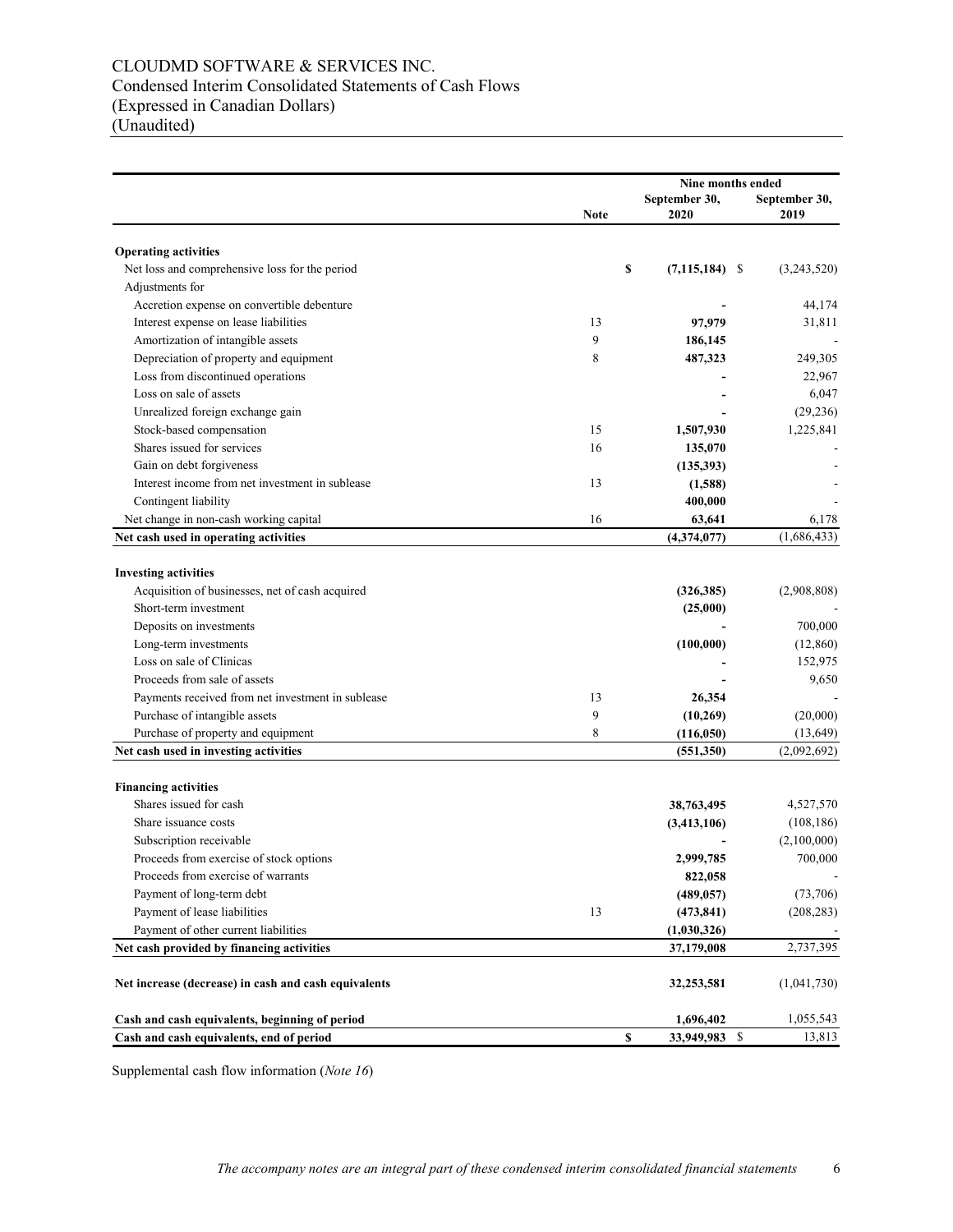## **1. NATURE OF OPERATIONS AND GOING CONCERN**

CloudMD Software & Services Inc. (formerly, Premier Health Group Inc.) ("CloudMD" or the "Company") is a publicly-traded company listed on the TSX Venture Exchange ("TSXV") under the trading symbol DOC, and is incorporated under the laws of British Columbia, Canada. The Company's corporate office is located at 810-789 West Pender Street, Vancouver, British Columbia, Canada, V6C 1H2.

CloudMD is a healthcare technology company revolutionizing the delivery of healthcare. Built by an experienced team of doctors, who understand the pain points of the traditionally broken healthcare system, the Company offers a patient-centric, holistic approach that engages patients and empowers medical practitioners.

These condensed interim consolidated financial statements have been prepared using International Financial Reporting Standards ("IFRS") on a going concern basis which assumes the Company will be able to realize its assets and discharge its liabilities in the normal course of business rather than through a process of forced liquidation. While the Company has been successful in securing financing in the past, there is no assurance that it will be able to do so in the future.

In March 2020, the World Health Organization declared the COVID-19 outbreak a pandemic. The ultimate duration of COVID-19, the magnitude of the impact on the economy, and the full extent to which COVID-19 may have direct and indirect impacts on CloudMD's business is not known at this time. This could include an impact on the Company's ability to obtain debt and equity financing, impairment in the value of long-lived assets, or potential future decrease in revenue or profitability of CloudMD's operations. The Company experienced an initial impact to its brick-and-mortar services, which the Company has been successful in mitigating with its telehealth services. Management has assessed that the Company's working capital is sufficient for it to continue as a going concern beyond one year.

These financial statements do not include any adjustments relating to the recoverability and classification of recorded asset amounts and classification of liabilities that might be necessary should the Company be unable to continue in existence. The effect of any such adjustments could be material.

## **2. BASIS OF PRESENTATION AND SIGNIFICANT ACCOUNTING POLICIES**

#### **a) Basis of Consolidation**

The condensed interim consolidated financial statements include the accounts of the Company and its whollyowned subsidiaries. All inter-company transactions and balances have been eliminated on consolidation.

#### **b) Statement of Compliance**

The principal accounting policies applied in the preparation of these condensed interim consolidated financial statements are set out below. These policies have been consistently applied to all years presented, unless otherwise noted.

These condensed interim consolidated financial statements have been prepared in accordance with International Accounting Standard ("IAS") 34, Interim Financial Reporting, as issued by the International Accounting Standards Board ("IASB"). The condensed interim consolidated financial statements have been prepared on a basis consistent with and should be read in conjunction with the most recent annual consolidated financial statements for the years ended December 31, 2019 and 2018, which have been prepared in accordance with IFRS as issued by the IASB.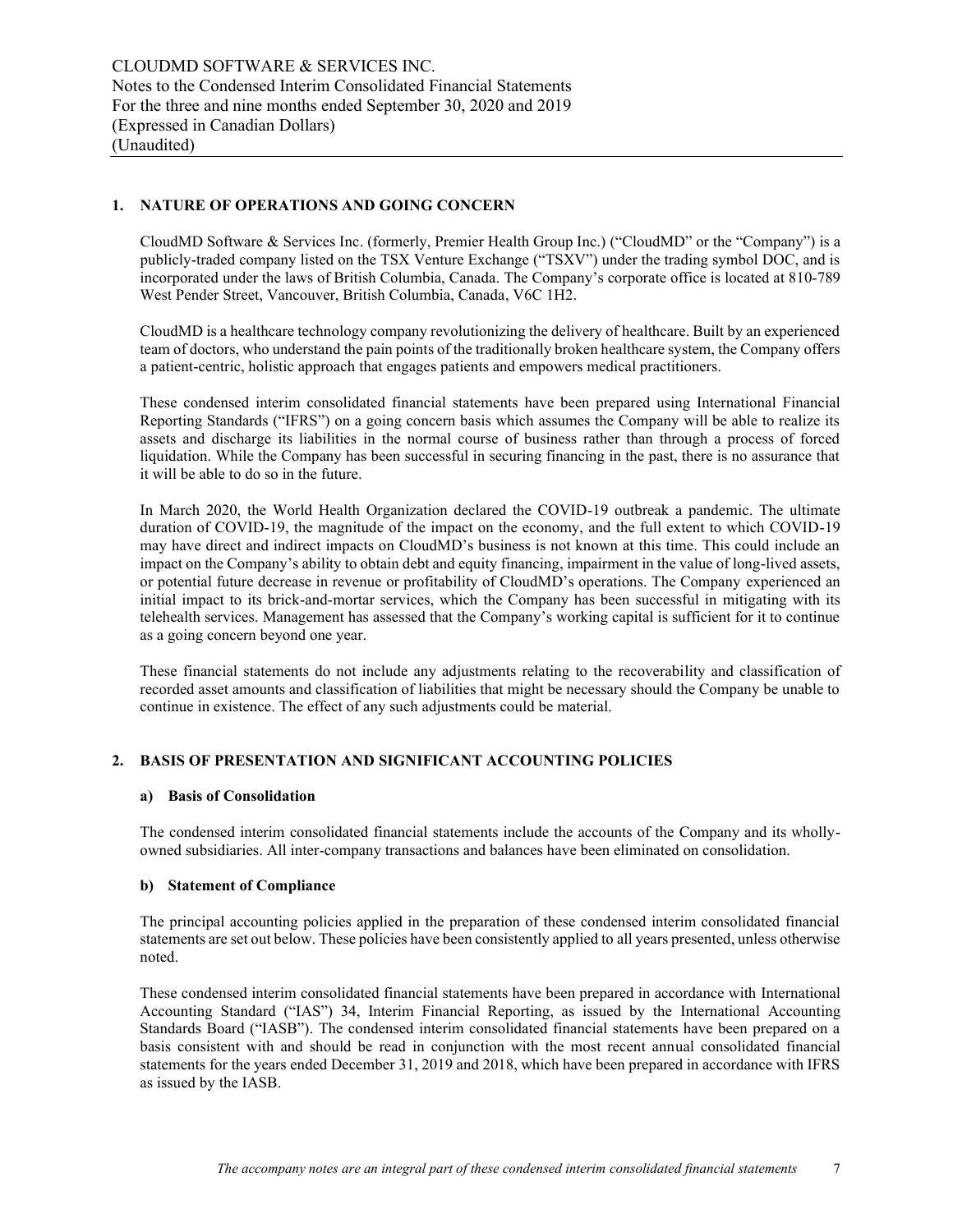The results for the three and nine months ended September 30, 2020 and 2019 may not be indicative of the results that may be expected for the full year or any other period.

## **c) Use of critical accounting judgments and estimates**

The preparation of the condensed interim consolidated financial statements in conformity with IFRS requires management to make judgments, estimates and assumptions that affect the application of accounting policies and the reported amounts of assets, liabilities, income and expenses. Actual results may differ from these estimates. Estimates and underlying assumptions are reviewed on an ongoing basis. Revisions to accounting estimates are recognized in the period in which the estimates are revised and in any future periods affected. The judgments, estimates and assumptions applied in the condensed interim consolidated financial statements, including key sources of estimation uncertainty, were the same as those applied in the last annual consolidated financial statements for the years ended December 31, 2019 and 2018.

### **d) Operating income (loss)**

The Company defines operating income (loss) as earnings (loss) before interest and accretive expense, other income (expense), contingent liability, gain on debt forgiveness, foreign exchange gain, loss on sale of Clinicas, loss from discontinued operations and income tax expense.

## **e) Gross profit**

The Company defines gross profit as revenue less physician fees and cost of goods sold.

#### **f) Significant accounting policies**

The accounting policies applied in these condensed interim consolidated financial statements were the same as those applied in the most recent annual consolidated financial statements for the years ended December 31, 2019 and 2018.

## *3.* **BUSINESS ACQUISITIONS**

## **a) Livecare Health Canada Inc. ("Livecare")**

On January 10, 2020, the Company completed the acquisition of all of the issued and outstanding shares of Livecare Health Canada Inc. Livecare is a Canadian telehealth company founded and operated by physicians dedicated to giving patients access to quality, real-time healthcare, regardless of where they are located. Pursuant to the purchase agreement, the Company issued 3,000,000 common shares on January 10, 2020, of which 1,574,959 common shares were subsequently cancelled and returned to treasury, resulting in a net amount of 1,425,041 common shares issued. Additionally, the Company paid \$386,554 of cash to the former owners of Livecare.

The acquisition of Livecare by the Company is considered to be a business combination. Pursuant to the business combination transaction, the assets acquired from the acquisition are to be recorded at their estimated fair values in accordance with IFRS 3, Business Combination. IFRS 3 allows for a measurement period, which shall not exceed one year from the acquisition date, in which the Company may gather the information necessary to record the acquisition in accordance with IFRS 3. As at September 30, 2020, the Company is still in the measurement phase. The preliminary allocation of the purchase consideration is as follows: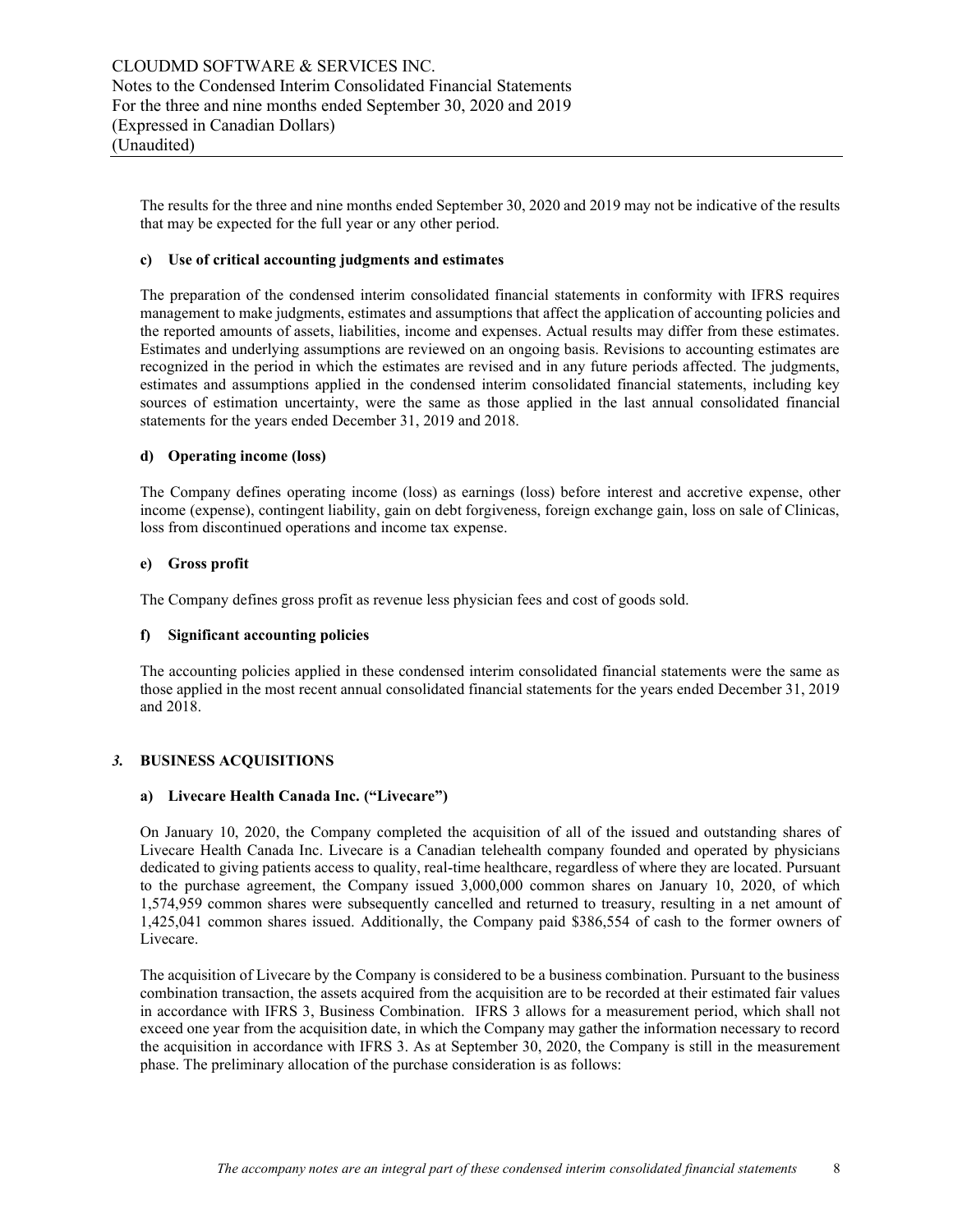CLOUDMD SOFTWARE & SERVICES INC. Notes to the Condensed Interim Consolidated Financial Statements For the three and nine months ended September 30, 2020 and 2019 (Expressed in Canadian Dollars) (Unaudited)

| <b>Purchase price</b>                    |    |            |
|------------------------------------------|----|------------|
| Fair value of common shares issued       | \$ | 662,644    |
| Cash consideration                       |    | 386,554    |
| <b>Total consideration</b>               | S  | 1,049,198  |
|                                          |    |            |
| Allocation to identifiable net assets:   |    |            |
| Cash and cash equivalents                | \$ | 1,275      |
| Trade and other receivables              |    | 78,785     |
| Inventory                                |    | 16,975     |
| Prepaid expenses and deposits            |    | 76,742     |
| Property and equipment                   |    | 81,984     |
| Technology platforms                     |    | 461,228    |
| Goodwill                                 |    | 2,488,268  |
| Accounts payable and accrued liabilities |    | (674, 622) |
| Taxes payable                            |    | (162, 834) |
| Other current liabilities                |    | (294, 737) |
| Contingent liabilities                   |    | (173, 866) |
| Long-term debt $^{(1)}$                  |    | (850,000)  |
| Total net identifiable assets acquired   | \$ | 1,049,198  |

(1) The long-term debt in the amount acquired of  $$850,000$  included an amount of  $$600,000$  due to a nonrelated party. This amount was settled by issuing 1,500,000 common shares of the Company on January 31, 2020 with a fair value of \$577,500, resulting in a gain from debt forgiveness of \$22,500.

Additionally, other payables due to vendors were settled for a cash amount that was less than the amount owing and recorded in accounts payable and accrued liabilities and contingent liabilities as at the acquisition date. This resulted in a gain from debt forgiveness of \$19,485 and \$112,893 for the three and nine months ended September 30, 2020.

## **b) South Surrey Medical Clinic Inc. ("South Surrey")**

On July 31, 2020, the Company completed the acquisition of all of the issued and outstanding shares of South Surrey Medical Clinic Inc. South Surrey is a premier provider of integrated medical solutions which operates with healthcare professionals, including, physicians across various specialties including mental health, women's health, sports medicine, gynecology and psychiatry. Pursuant to the purchase agreement, the Company issued 628,100 common shares of the Company and paid \$129,624 in cash to the former owners of South Surrey as at September 30, 2020, and a further \$29,558 in cash subsequent to September 30, 2020. Additional contingent consideration of up to \$145,000 in cash and common shares is payable twelve months from the acquisition date.

The acquisition of South Surrey by the Company is considered to be a business combination. Pursuant to the business combination transaction, the assets acquired from the acquisition are to be recorded at their estimated fair values in accordance with IFRS 3, Business Combination. IFRS 3 allows for a measurement period, which shall not exceed one year from the acquisition date, in which the Company may gather the information necessary to record the acquisition in accordance with IFRS 3. As at September 30, 2020, the Company is still in the measurement phase. The preliminary allocation of the purchase consideration is as follows: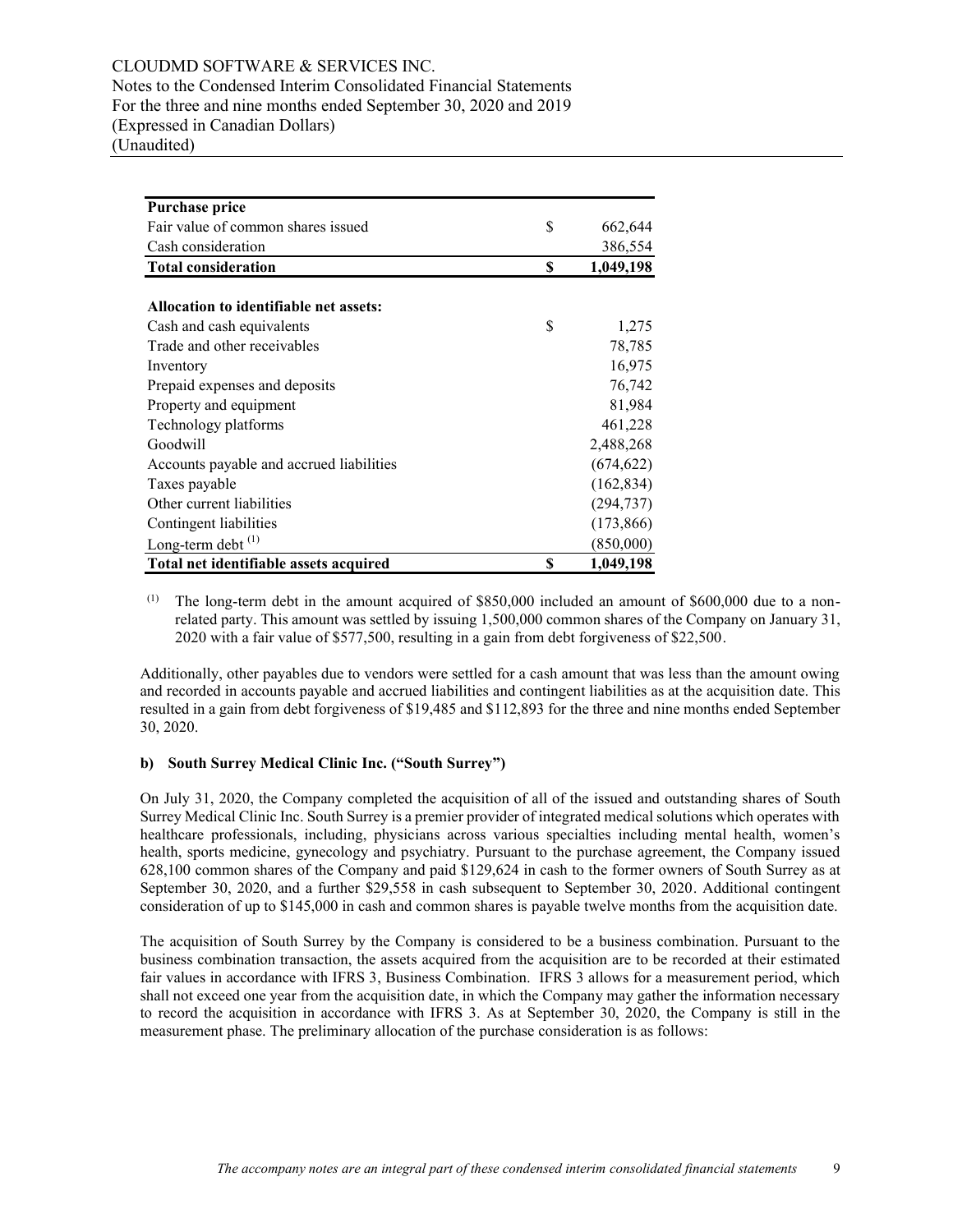## CLOUDMD SOFTWARE & SERVICES INC. Notes to the Condensed Interim Consolidated Financial Statements For the three and nine months ended September 30, 2020 and 2019 (Expressed in Canadian Dollars) (Unaudited)

| <b>Purchase price</b>                    |    |            |
|------------------------------------------|----|------------|
| Fair value of common shares to be issued | \$ | 380,000    |
| Cash consideration                       |    | 159,182    |
| Contingent consideration                 |    | 145,000    |
| <b>Total consideration</b>               | S  | 684,182    |
|                                          |    |            |
| Allocation to identifiable net assets    |    |            |
| Cash and cash equivalents                | \$ | 111,964    |
| Trade and other receivables              |    | 94,335     |
| Prepaid expenses and deposits            |    | 1,990      |
| Property and equipment                   |    | 126,500    |
| Goodwill                                 |    | 573,500    |
| Accounts payable and accrued liabilities |    | (224, 107) |
| Net assets acquired                      | S  | 684,182    |

The contingent consideration has been recorded as a current liability on the condensed interim consolidated financial statements at fair value based on management's best estimate of future revenues. The estimated amounts payable related to the contingent consideration could be lower depending on the related future revenue outcome.

## **4. REVENUE**

|                                 |                       | Three months ended    | Nine months ended |                       |  |                       |  |
|---------------------------------|-----------------------|-----------------------|-------------------|-----------------------|--|-----------------------|--|
|                                 | September 30,<br>2020 | September 30,<br>2019 |                   | September 30,<br>2020 |  | September 30,<br>2019 |  |
| Clinic services $\&$ pharmacies | $2,900,335$ \$        | 1,789,804             | - \$              | 7,860,297             |  | 3,370,902             |  |
| SaaS model digital services     | 458,620               | 375.413               |                   | 1,345,374             |  | 956,214               |  |
| <b>Total revenue</b>            | 3,358,955 \$          | 2,165,217             |                   | 9,205,671             |  | 4,327,116             |  |

## **5. TRADE AND OTHER RECEIVABLES**

|                                 | September 30,    |  |          |
|---------------------------------|------------------|--|----------|
|                                 | 2020             |  | 2019     |
| Trade receivables               | \$<br>508,096 \$ |  | 208,195  |
| Other receivables               | 250,000          |  | 63,617   |
| Allowance for doubtful accounts | -                |  | (11,990) |
|                                 | 758,096 \$       |  | 259,822  |

As at September 30, 2020, other receivables included a demand loan receivable of \$250,000 from a third party.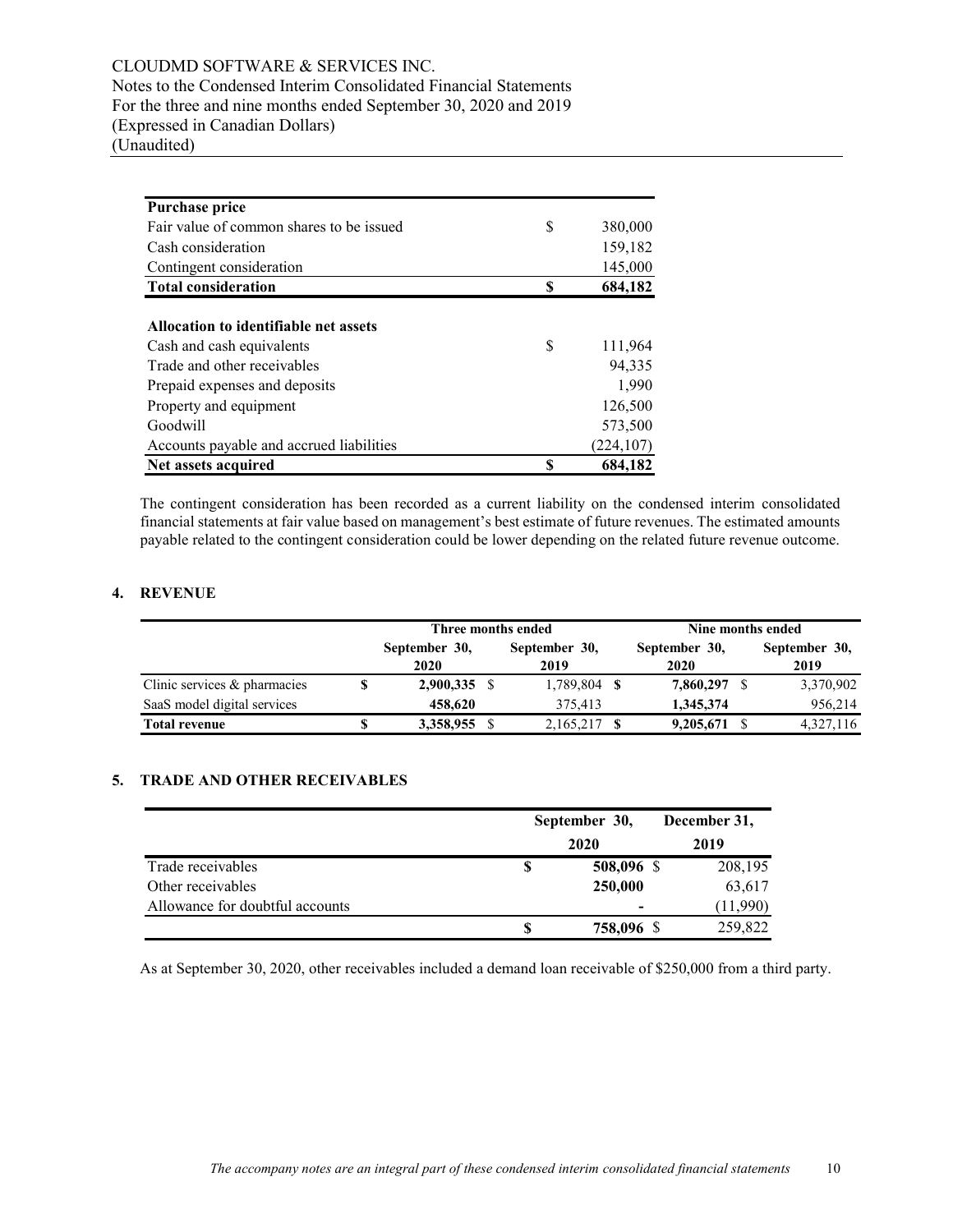## **6. INVENTORY**

|                                      | September 30,<br>2020 | December 31,<br>2019 |
|--------------------------------------|-----------------------|----------------------|
| Pharmaceuticals - prescription       | 270,262 \$            | 364,540              |
| Pharmaceuticals $-$ over the counter | 162,272               | 88,015               |
| Other                                | 340,693               | 308,549              |
|                                      | 773,227 \$            | 761.104              |

## **7. LONG-TERM INVESTMENTS**

During the three and nine months ended September 30, 2020, the Company acquired a Simple Agreement for Future Equity ("SAFE") instrument that contains the right to certain shares in the capital of Privacy Horizon Inc. ("Privacy Horizon"), a data privacy service provider for small and medium-sized businesses in the healthcare and financial services sector, for total consideration of \$100,000.

Privacy Horizon shares a common director with the Company, and the investment is considered to be a related party transaction, see Note 14.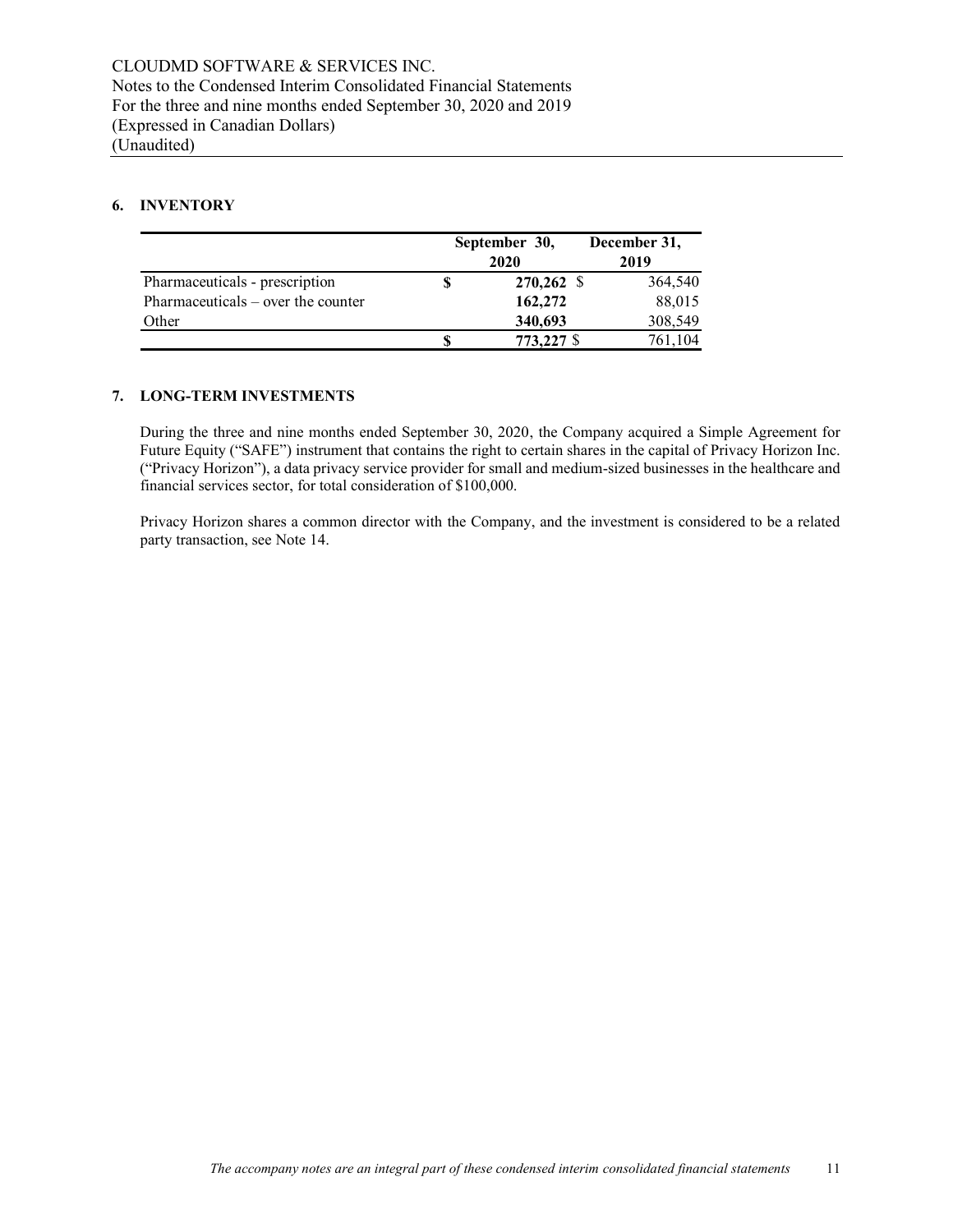## **8. PROPERTY AND EQUIPMENT**

|                                 | Equipment     |               |                  |     | Leasehold    |               | <b>Right-of-use</b> |               |              |
|---------------------------------|---------------|---------------|------------------|-----|--------------|---------------|---------------------|---------------|--------------|
|                                 | and other     |               | <b>Computers</b> |     | improvements |               | assets              |               | <b>Total</b> |
| Cost                            |               |               |                  |     |              |               |                     |               |              |
| Balance, January 1, 2019        | \$<br>35,023  | \$.           | 20,308           | \$. | 53,766       | -S            | 401,498             | <sup>\$</sup> | 510,595      |
| Business acquisitions           | 131,490       |               | 8,236            |     | 32,638       |               | 2,323,793           |               | 2,496,157    |
| Additions                       | 5,321         |               | 16,083           |     |              |               |                     |               | 21,404       |
| Disposals                       | (4,068)       |               | (12, 531)        |     | (5,717)      |               |                     |               | (22,316)     |
| Balance, December 31, 2019      | 167,766       |               | 32,096           |     | 80,687       |               | 2,725,291           |               | 3,005,840    |
| Business acquisitions           | 83,005        |               | 5,603            |     | 119,876      |               | 371,942             |               | 580,426      |
| Additions                       | 43,501        |               | 18,693           |     | 53,856       |               | 1,034,166           |               | 1,150,216    |
| Balance, September 30, 2020     | \$<br>294,272 | \$            | 56,392           | \$  | 254,419      | S             | 4,131,399           | \$            | 4,736,482    |
| <b>Accumulated Depreciation</b> |               |               |                  |     |              |               |                     |               |              |
| Balance, January 1, 2019        | \$<br>3,409   | <sup>\$</sup> | 5,765            | S   | 5,376        | $\mathcal{S}$ |                     | \$            | 14,550       |
| Depreciation                    | 19,639        |               | 11,339           |     | 13,445       |               | 345,063             |               | 389,486      |
| Disposals                       | (916)         |               | (4, 561)         |     | (1, 143)     |               |                     |               | (6,620)      |
| Balance, December 31, 2019      | 22,132        |               | 12,543           |     | 17,678       |               | 345,063             |               | 397,416      |
| Depreciation                    | 31,418        |               | 13,150           |     | 25,133       |               | 417,622             |               | 487,323      |
| Balance, September 30, 2020     | \$<br>53,550  | \$            | 25,693           | \$  | 42,811       | \$            | 762,685             | \$            | 884,739      |
|                                 |               |               |                  |     |              |               |                     |               |              |
| <b>Net Book Value</b>           |               |               |                  |     |              |               |                     |               |              |
| At December 31, 2019            | \$<br>145,634 | \$            | 19,553           | S   | 63,009       | <sup>\$</sup> | 2,380,228           | S             | 2,608,424    |
| At September 30, 2020           | \$<br>240,722 | \$            | 30,699           | \$  | 211,608      | \$            | 3,368,714           | S             | 3,851,743    |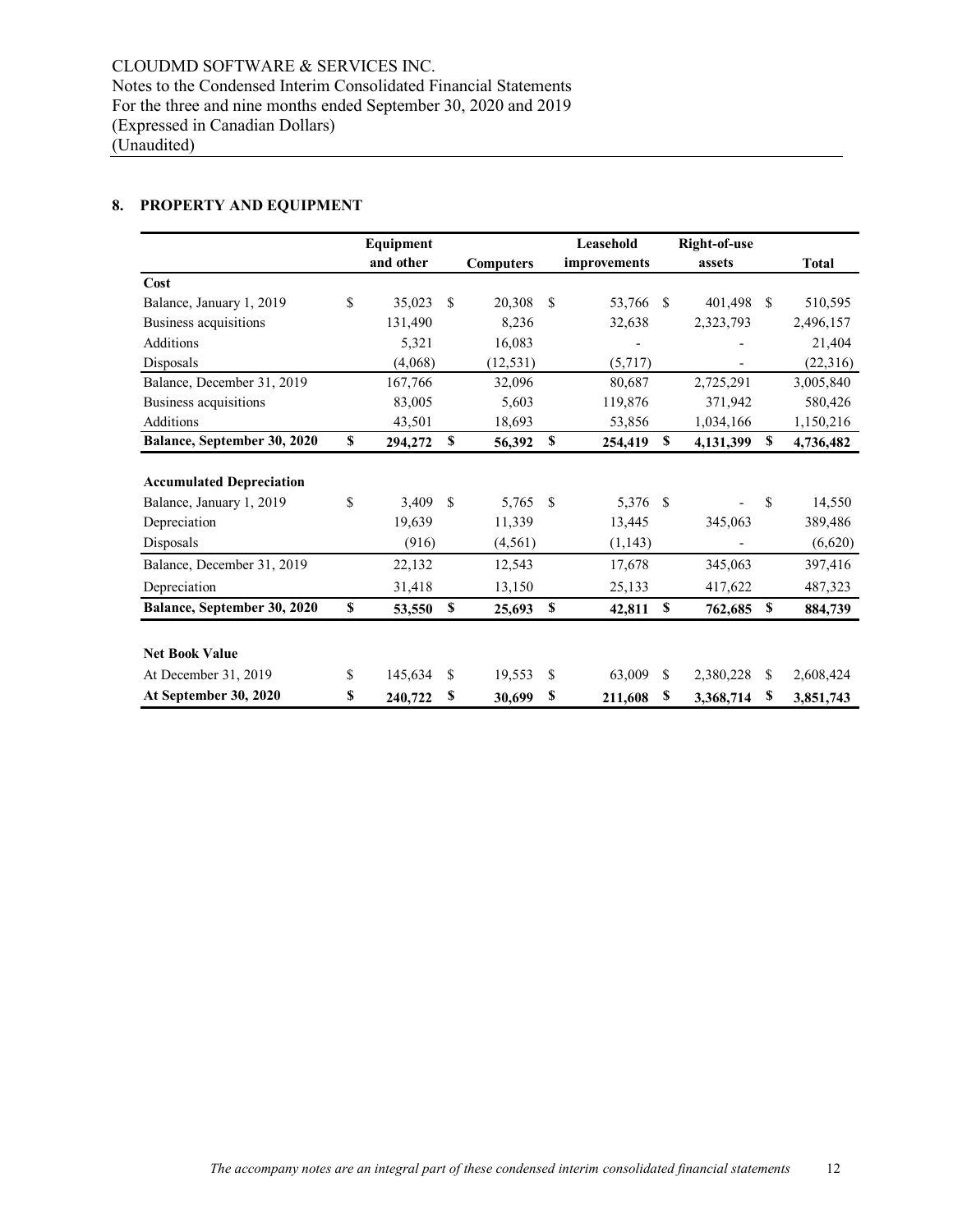## **9. GOODWILL AND INTANGIBLE ASSETS**

|                                 |                                |               | <b>Customer</b>          |               | Technology |    | <b>Total</b><br>intangible |     |            |
|---------------------------------|--------------------------------|---------------|--------------------------|---------------|------------|----|----------------------------|-----|------------|
|                                 | <b>Customer lists</b>          |               | relationships            |               | platforms  |    | assets                     |     | Goodwill   |
| Cost                            |                                |               |                          |               |            |    |                            |     |            |
| Balance, January 1, 2019        | \$<br>$\overline{\phantom{0}}$ | S             | ۰                        | S             |            | \$ | $\overline{\phantom{0}}$   | S   | 3,951,570  |
| Business acquisitions           |                                |               | 1,348,000                |               | 885,000    |    | 2,233,000                  |     | 5,546,107  |
| <b>Additions</b>                | 20,000                         |               |                          |               |            |    | 20,000                     |     |            |
| Balance, December 31, 2019      | 20,000                         |               | 1,348,000                |               | 885,000    |    | 2,253,000                  |     | 9,497,677  |
| Business acquisitions           | ٠                              |               |                          |               | 461,228    |    | 461,228                    |     | 3,061,768  |
| <b>Additions</b>                | 5,000                          |               |                          |               | 5,269      |    | 10,269                     |     |            |
| Balance, September 30, 2020     | \$<br>25,000 S                 |               | 1,348,000                | S             | 1,351,497  | \$ | 2,724,497                  | \$  | 12,559,445 |
| <b>Accumulated Amortization</b> |                                |               |                          |               |            |    |                            |     |            |
| Balance, January 1, 2019        | \$                             | \$            | $\overline{\phantom{0}}$ | <sup>\$</sup> |            | \$ |                            | \$  |            |
| Amortization                    | 838                            |               | 73,785                   |               | 81,712     |    | 156,335                    |     |            |
| Balance, December 31, 2019      | 838                            |               | 73,785                   |               | 81,712     |    | 156,335                    |     |            |
| Amortization                    | 1,683                          |               | 100,823                  |               | 83,639     |    | 186,145                    |     |            |
| Balance, September 30, 2020     | \$<br>2,521                    | <sup>\$</sup> | 174,608                  | S             | 165,351    | \$ | 342,480                    | \$  |            |
|                                 |                                |               |                          |               |            |    |                            |     |            |
| <b>Net Book Value</b>           |                                |               |                          |               |            |    |                            |     |            |
| At December 31, 2019            | \$<br>$19,162$ \$              |               | 1,274,215                | -S            | 803,288    | -S | 2,096,665                  | \$. | 9,497,677  |
| At September 30, 2020           | \$<br>22,479                   | -S            | 1,173,392                | S             | 1,186,146  | -S | 2,382,017                  | \$  | 12,559,445 |

## **10. ACCOUNTS PAYABLE AND ACCRUED LIABILITIES**

|                     | September 30, | December 31, |
|---------------------|---------------|--------------|
|                     | 2020          | 2019         |
| Accounts payable    | 1,268,995 \$  | 648,374      |
| Accrued liabilities | 456,643       | 242,942      |
| Other               | 245,819       | 52,118       |
|                     | 1,971,457 \$  | 943.434      |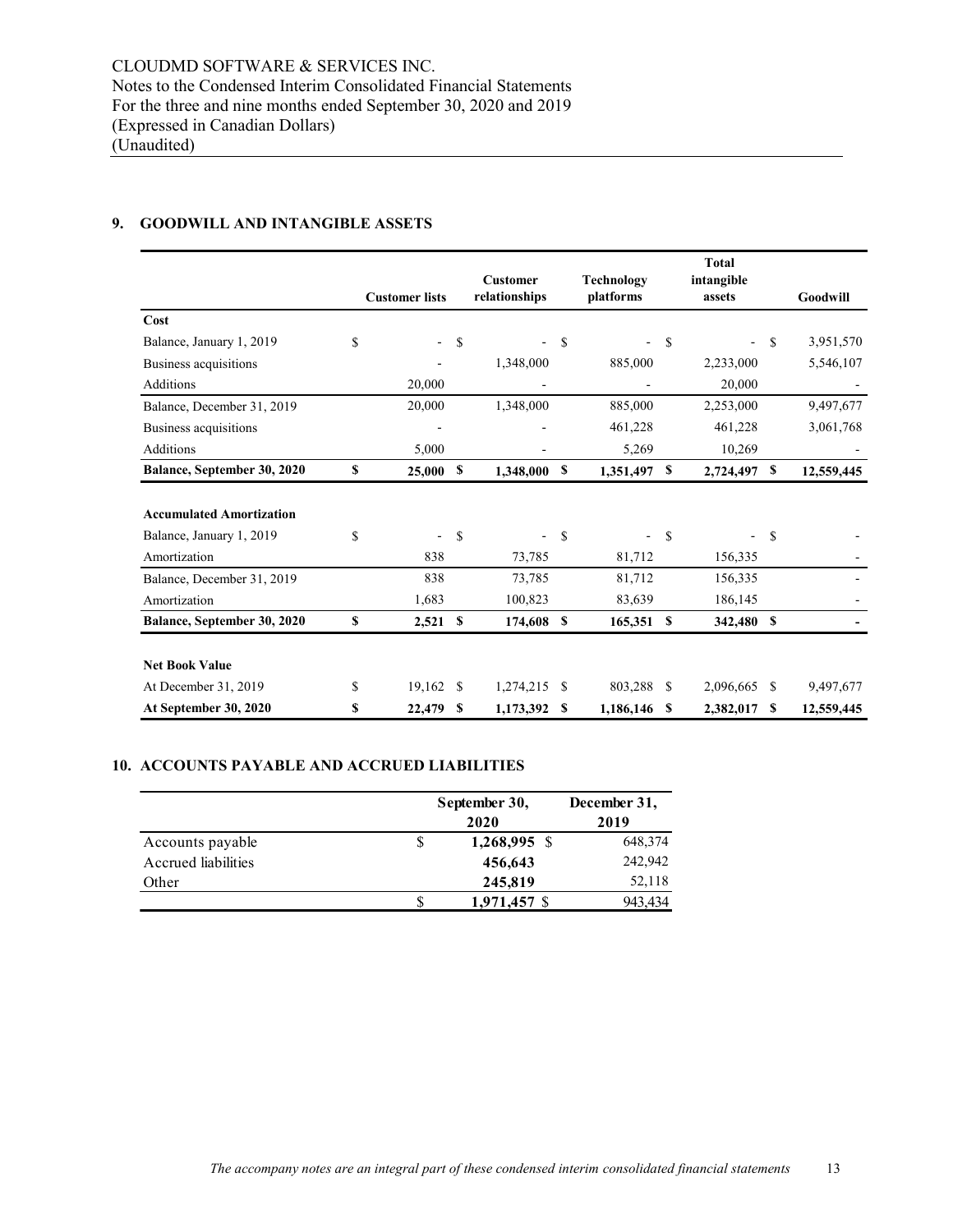## **11. OTHER CURRENT LIABILITIES**

|                                                                                                                       | September 30,<br>2020 | December 31,<br>2019 |
|-----------------------------------------------------------------------------------------------------------------------|-----------------------|----------------------|
| Subsidiaries' line of credit, with an interest rate ranging from prime plus<br>$0.75\%$ to prime plus 1.00% per annum | 74,163                | 809,752              |
| Loan payable to landlord of a subsidiary, at an interest rate of 6.00% per<br>annum                                   |                       | 67,498               |
|                                                                                                                       | 74.163                | 877,250              |

## **12. LONG-TERM DEBT**

|                                                                                                                                                                                       | September 30, | December 31,    |  |
|---------------------------------------------------------------------------------------------------------------------------------------------------------------------------------------|---------------|-----------------|--|
|                                                                                                                                                                                       | <b>2020</b>   | 2019            |  |
| Loan segment 'a' bears a fixed interest rate of 3.35% payable monthly, has an \$<br>amortization period of 10 years, and a payment term of 5 years ending on<br>October 31, 2021      | 1,618,731     | 1,796,595<br>\$ |  |
| Loan segment 'b' bears a fixed interest rate of 3.20% payable monthly, has an<br>amortization period of 10 years, and a payment term of 5 years ending on<br>October 31, 2020         | 192,893       | 214,460         |  |
| Loan segment 'c' bears a fixed interest rate of 3.97% payable monthly, has an<br>amortization period of 10 years, and a payment term of 5 years ending on<br>October 31, 2021         | 194,167       | 215,046         |  |
| Livecare loan bears a variable interest rate of prime plus 1.00% payable<br>monthly, has an amortization period of 5 years, and a payment term of 5 years<br>ending on April 30, 2023 | 193,750       |                 |  |
| <b>Balance</b>                                                                                                                                                                        | 2,199,541     | 2,226,101       |  |
| Current portion                                                                                                                                                                       | 377,402       | 294,797         |  |
| \$<br>Long-term portion                                                                                                                                                               | 1,822,139     | \$<br>1,931,304 |  |

As part of the acquisition of Livecare, see Note 3*,* effective January 10, 2020, the Company assumed an asset and capital financing with a Canadian chartered bank for a total of \$250,000. The loan bears interest calculated monthly in arrears, and payable monthly. The financing is secured on a first priority basis on all accounts receivable, inventory, machinery and equipment of Livecare.

## **13. LEASES**

The Company leases various office, clinic, and pharmacy spaces for its operations. The Company also subleases certain excess space to a third party.

## **(a) As a lessee**

The following is a continuity schedule of the Company's lease liabilities: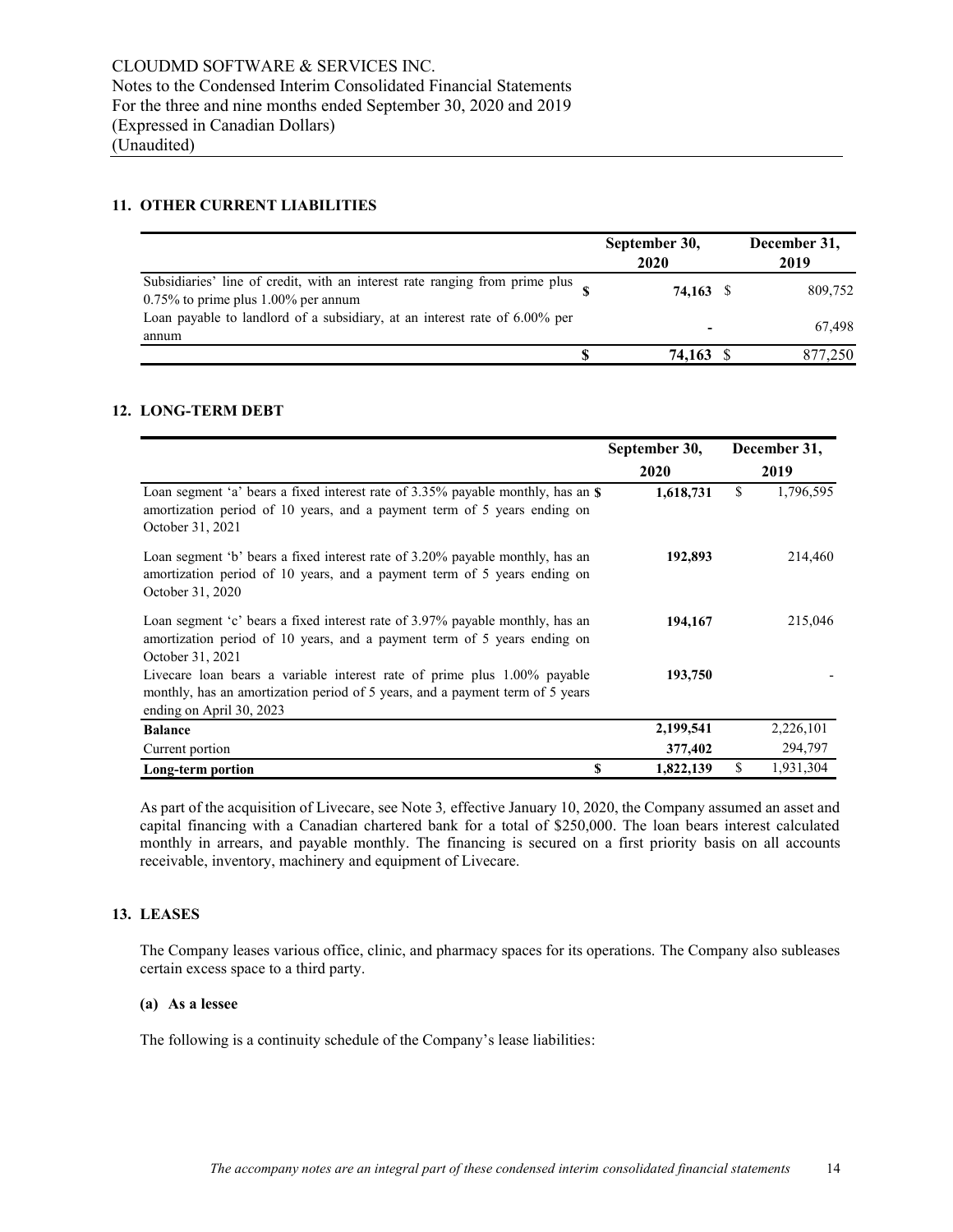| Balance, December 31, 2018            | S | 393,970    |
|---------------------------------------|---|------------|
| Additions from business acquisitions  |   | 2,323,793  |
| Interest expense on lease liabilities |   | 57,873     |
| Lease payments                        |   | (337, 451) |
| Balance, December 31, 2019            |   | 2,438,185  |
| Lease renewal                         |   | 1,641,843  |
| Interest expense on lease liabilities |   | 97,979     |
| Lease payments                        |   | (473, 841) |
| Balance, September 30, 2020           |   | 3,704,166  |
| Current portion                       |   | 857,284    |
| Long-term portion                     | S | 2,846,882  |

The following is a breakdown of contractual undiscounted cash flows for lease liabilities by maturities as at September 30, 2020:

|                      |   | September 30,<br>2020 |
|----------------------|---|-----------------------|
| Less than one year   | S | 994,859               |
| One to five years    |   | 2,522,594             |
| More than five years |   | 711,282               |
| Total                | S | 4,228,735             |

### **(b) As a lessor**

The Company subleases certain excess space to a third party. The Company has classified this sublease as a finance lease as the sublease covers the remaining term of the respective head lease. The net investment in sublease was measured at the present value of the remaining lease payments, discounted using the estimated incremental borrowing rate of 4.15% per annum over the life of the sublease.

The following is a continuity schedule of the Company's net investment in sublease:

| Balance, December 31, 2019                        | S |           |
|---------------------------------------------------|---|-----------|
| Additions from business acquisition               |   | 235,736   |
| Interest income from net investment in sublease   |   | 1,588     |
| Payments received from net investment in sublease |   | (26, 354) |
| Balance, September 30, 2020                       |   | 210,970   |
| Current portion                                   |   | 152,240   |
| Long-term portion                                 | S | 58,730    |

The following is a breakdown of contractual undiscounted cash flows for net investment in sublease by maturities as at September 30, 2020:

|                    | September 30,<br>2020 |
|--------------------|-----------------------|
| Less than one year | 158,121               |
| One to five years  | 59,296                |
| Total              | 217,417               |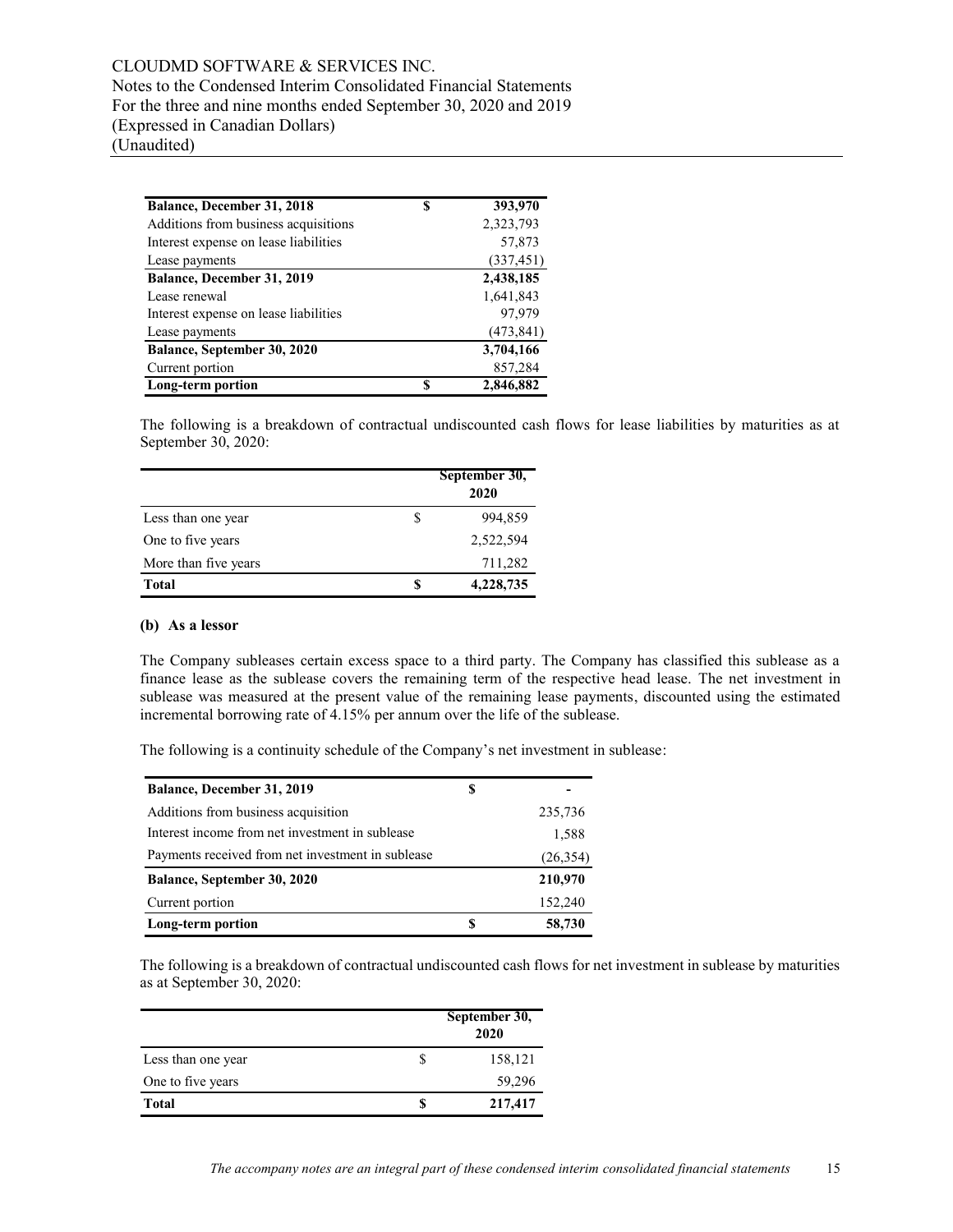## **14. RELATED PARTY TRANSACTIONS**

Related parties include key management, the Board of Directors, close family members and enterprises which are controlled by these individuals as well as certain persons performing similar functions.

a) Remuneration of key management and the Board of Directors:

|                          |   | Three months ended    |  |                          | Nine months ended |                       |  |                       |
|--------------------------|---|-----------------------|--|--------------------------|-------------------|-----------------------|--|-----------------------|
|                          |   | September 30,<br>2020 |  | September 30,<br>2019    |                   | September 30,<br>2020 |  | September 30,<br>2019 |
| Cash-based compensation  | S | 203,849               |  | 124.544                  | S                 | 520,997               |  | 390.974               |
| Stock-based compensation |   | 230,880               |  | $\overline{\phantom{0}}$ |                   | 644,275               |  |                       |
| Total                    | S | 434,729               |  | 124.544                  | S                 | 1,165,272             |  | 390,974               |

Cash-based compensation include salaries, consulting fees and other benefits.

- b) During the three and nine months ended September 30, 2020, the Company acquired a SAFE instrument for \$100,000 of Privacy Horizon, a company who shares a common director with the Company, see Note 7. For the three and nine months ended September 30, 2020, the Company incurred \$12,750 and \$18,000, respectively (2019 - \$Nil) for services from Privacy Horizon.
- c) During the three and nine months ended September 30, 2020, the Company incurred \$Nil (2019 \$Nil and \$86,330, respectively) in accretion and interest expense on a convertible debenture issued to a former director of the Company.
- d) As at September 30, 2020, amounts prepaid to a director for future services included in prepaid expenses and deposits were \$69,467 (December 31, 2019 - \$Nil).

The above transactions are in the normal course of business and are measured at the exchange amount, which is the amount of consideration established and agreed to by the related parties.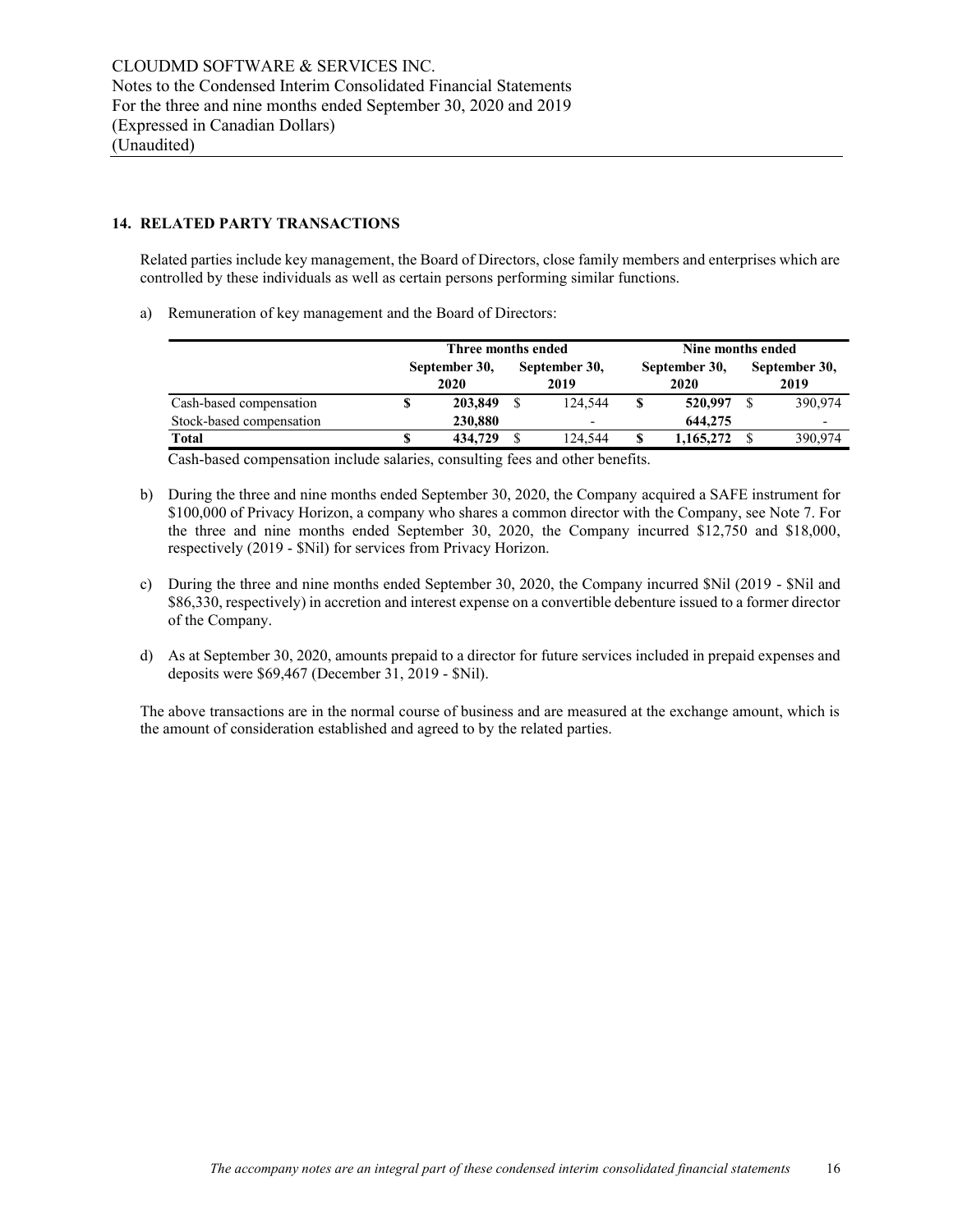## **15. SHARE CAPITAL**

#### a) **Authorized:** unlimited common shares without par value

#### b) **Issued and outstanding**

The following is a summary of share capital activities:

|                                               |             | Number of              | <b>Share</b> |
|-----------------------------------------------|-------------|------------------------|--------------|
|                                               | <b>Note</b> | common shares          | capital      |
| Balance, December 31, 2018                    |             | <b>S</b><br>61,664,031 | 8,047,100    |
| Shares issued for business acquisitions       |             | 7,379,752              | 3,040,945    |
| Private placements                            |             | 8,984,687              | 4,527,547    |
| Share issuance costs                          |             |                        | (244, 163)   |
| Issuance of warrants                          |             |                        | (109, 251)   |
| Exercise of stock options                     |             | 2,200,000              | 1,145,456    |
| Shares issued for services                    |             | 510,000                | 178,500      |
| Sale of Clinicas                              |             | 475,000                | 205,750      |
| Balance, December 31, 2019                    |             | 81,213,470             | 16,791,884   |
| Shares issued for acquisition of Livecare     | 3           | 1,425,041              | 662,644      |
| Shares issued for settlement of Livecare debt | 3           | 1,500,000              | 577,500      |
| Shares issued for acquisition of South Surrey | 3           | 628,100                | 380,000      |
| Private placements                            |             | 6,298,615              | 3,023,335    |
| Bought deal financing                         |             | 36,422,800             | 35,740,160   |
| Share issuance costs                          |             | 294,035                | (5,381,695)  |
| Exercise of stock options                     |             | 1,335,000              | 1,440,008    |
| Exercise of warrants                          |             | 3,960,149              | 3,393,489    |
| Shares issued for services                    |             | 900,000                | 408,750      |
| Balance, September 30, 2020                   |             | 133,977,210<br>-S      | 57,036,075   |

In March 2020, the Company completed two tranches of a brokered private placement of 6,298,615 units for gross proceeds of \$3,023,335. Each unit consisted of one common share and one-half of one common share purchase warrant of the Company. Each whole warrant is exercisable into one common share of the Company at an exercise price of \$0.70 for two years from closing.

In connection with the private placement, agents were paid cash commissions of \$222,747 and issued 294,035 common shares, 431,371 agent's warrants with an exercise price of \$0.70 per common share, and 405,730 agent's warrants with an exercise price of \$0.48 per common share. The Company incurred additional share issuance costs amounting to \$157,007 in connection to the private placement.

On June 2, 2020, the Company closed a short-form prospectus offering, on a bought deal basis, including the full exercise of the underwriters' overallotment option. The Company issued a total of 21,357,800 units at the price of \$0.70 per unit for aggregate gross proceeds of \$14,950,460. Each unit comprises one common share and one-half of one common share purchase warrant of the Company. Each whole warrant is exercisable into one common share of the Company at an exercise price of \$1.00 for two years from closing.

In connection with the bought deal, the underwriters were paid cash commissions of \$1,046,532 and issued 1,495,046 agent's warrants. Each agent warrant is exercisable to acquire one common share of the Company at the exercise price of \$1.00 per common share for a period of 2 years from the closing date of the offering.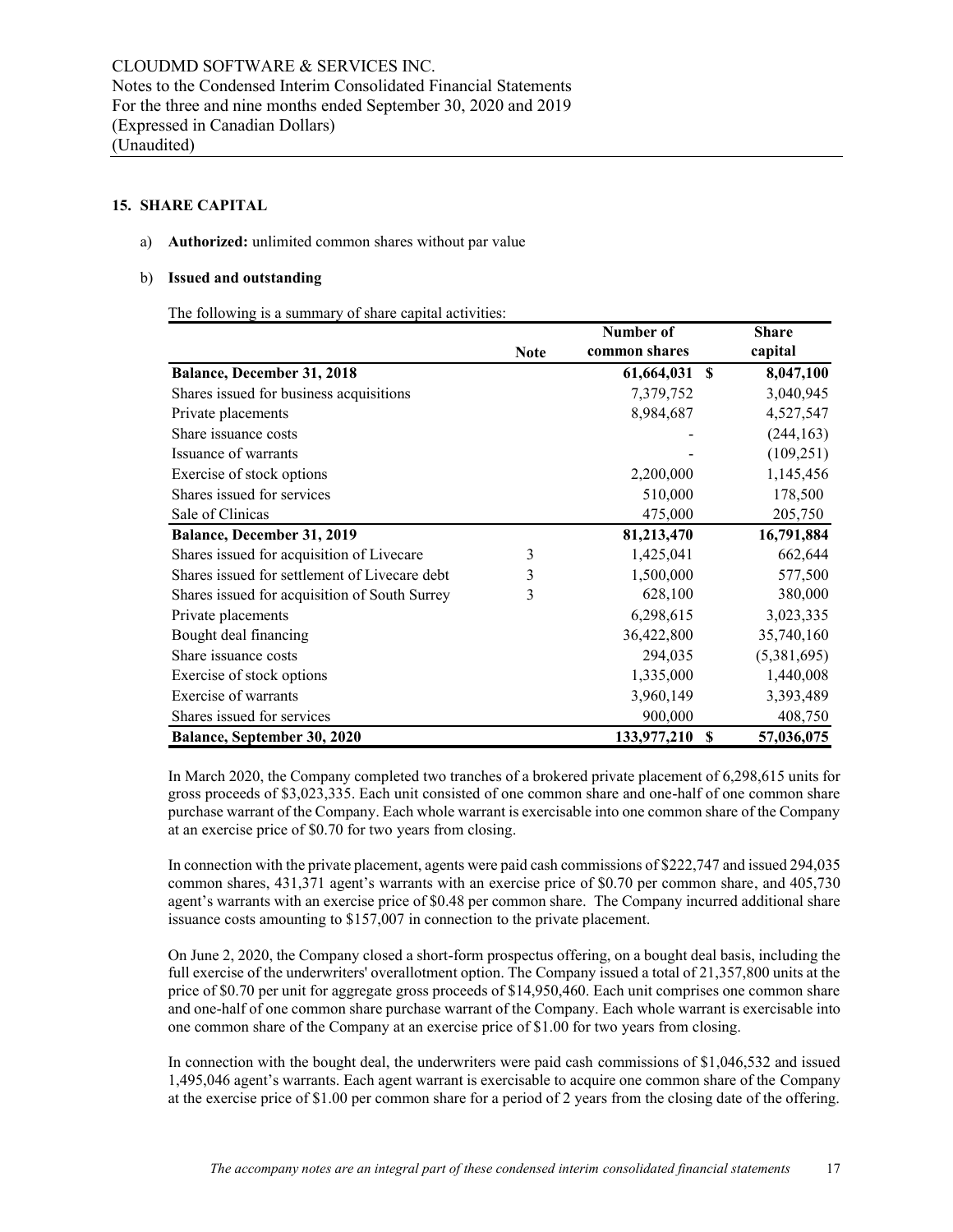The Company incurred additional share issuance costs amounting to \$295,255 in connection to the above bought deal.

On September 22, 2020, the Company closed a short-form prospectus offering, on a bought deal basis, including the full exercise of the underwriters' overallotment option. The Company issued a total of 15,065,000 common shares at the price of \$1.38 per common share for aggregate gross proceeds of \$20,789,700.

In connection with the bought deal, the underwriters were paid cash commissions of \$1,455,279 and issued 1,054,550 agent's warrants. Each agent warrant is exercisable to acquire one common share of the Company at the exercise price of \$1.38 per common share for a period of 2 years from the closing date of the offering. The Company incurred additional share issuance costs amounting to \$236,286 in connection to the above bought deal.

### c) **Warrants**

The following is a summary of warrants activities:

|                                               | Number of<br>Warrants | Weighted Avergae<br><b>Exercise Price</b> |
|-----------------------------------------------|-----------------------|-------------------------------------------|
| <b>Balance outstanding, December 31, 2018</b> | - \$                  |                                           |
| Issued                                        | 4,993,864             | 0.79                                      |
| Balance outstanding, December 31, 2019        | 4,993,864             | 0.79                                      |
| Issued                                        | 17,214,903            | 0.95                                      |
| Exercised                                     | (3,960,149)           | 0.78                                      |
| Balance outstanding, September 30, 2020       | 18,248,618 \$         | 0.87                                      |

As at September 30, 2020, the Company had the following warrants outstanding, all of which were exercisable at September 30, 2020:

| Warrants outstanding        |                                   |                                          |                              |  |
|-----------------------------|-----------------------------------|------------------------------------------|------------------------------|--|
|                             |                                   | Weighted                                 |                              |  |
|                             |                                   | average                                  | Weighted                     |  |
| Range of exercise<br>prices | Number of warrants<br>outstanding | remaining<br>contractual life<br>(years) | average<br>exercise<br>price |  |
| \$0.50<br>\$0.00<br>tο      | 57,933                            | 1.48                                     | S<br>0.48                    |  |
| \$1.00<br>\$0.51<br>to      | 17,136,135                        | 1.18                                     | 0.92                         |  |
| \$1.40<br>\$1.01<br>to      | 1,054,550                         | 1.98                                     | 1.38                         |  |
|                             | 18,248,618                        |                                          |                              |  |

The following is a summary of warrants as at September 30, 2020:

|                        | Number of<br>warrants |
|------------------------|-----------------------|
| Shareholders' warrants | 15,829,808            |
| Agents' warrants       | 2,418,810             |
| <b>Total warrants</b>  | 18,248,618            |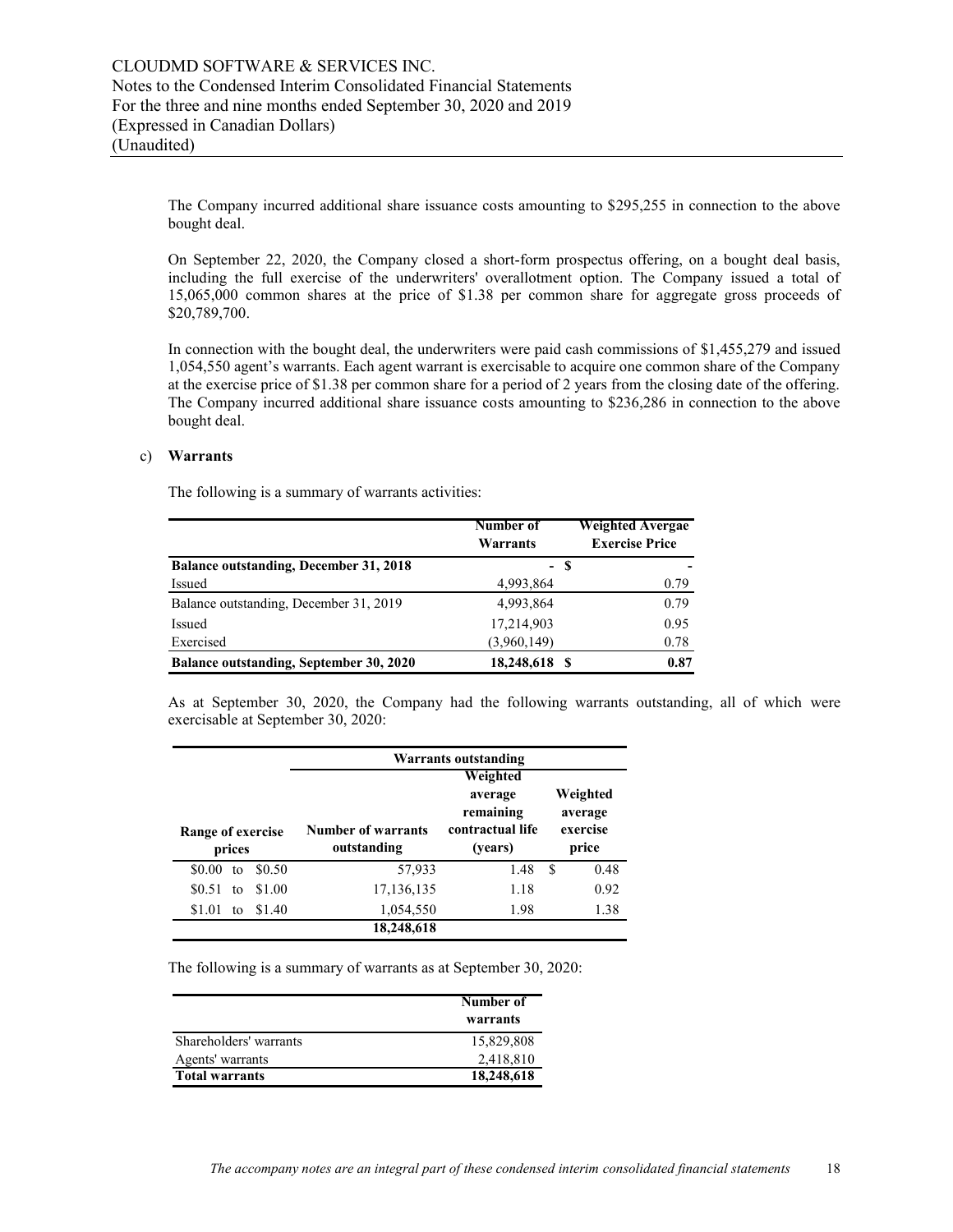#### d) **Escrow Shares**

As at September 30, 2020, the Company has 8,793,595 common shares held in escrow (December 31, 2019  $-13,056,068$ ).

#### e) **Stock Options**

The Company has adopted an incentive stock option plan (the "Option Plan") which provides that the Board of Directors of the Company may from time to time, in its discretion, and in accordance with the applicable stock exchange's requirements, grant to directors, officers, employees and consultants to the Company, nontransferable options to purchase common shares. Pursuant to the Option Plan, the number of common shares reserved for issuance will not exceed 10% of the issued and outstanding common shares of the Company. Stock options granted under the Option Plan can have a maximum exercise term of 5 years from the date of grant. Vesting terms will be determined at the time of grant by the Board of Directors.

|                                               | Number of<br><b>Stock Options</b> | <b>Weighted Avergae</b><br><b>Exercise Price</b> |
|-----------------------------------------------|-----------------------------------|--------------------------------------------------|
| <b>Balance outstanding, December 31, 2018</b> | 4,000,000                         | 0.50<br>- S                                      |
| Granted                                       | 5,250,000                         | 0.49                                             |
| Exercised                                     | (2,200,000)                       | 0.32                                             |
| Forfeited                                     | (1,800,000)                       | 0.39                                             |
| Balance outstanding, December 31, 2019        | 5,250,000                         | 0.60                                             |
| Granted                                       | 5,447,000                         | 0.86                                             |
| Exercised                                     | (1,335,000)                       | 0.61                                             |
| Forfeited                                     | (100,000)                         | 0.50                                             |

**Balance outstanding, September 30, 2020** 9,262,000 \$ 0.75

The following is a summary of activities in the Company's Option Plan:

As at September 30, 2020, the Company had the following stock options outstanding and exercisable:

|                             | <b>Options outstanding</b> |        |                                     |                                                                            |                   | <b>Options exercisable</b> |                                     |                                       |  |
|-----------------------------|----------------------------|--------|-------------------------------------|----------------------------------------------------------------------------|-------------------|----------------------------|-------------------------------------|---------------------------------------|--|
| Range of exercise<br>prices |                            |        | Number of<br>options<br>outstanding | Weighted average<br>remaining contractual life average exercise<br>(years) | Weighted<br>price |                            | Number of<br>options<br>exercisable | Weighted<br>average<br>exercise price |  |
| \$0.00                      | to                         | \$0.50 | 4,682,000                           | 4.13                                                                       | \$.               | 0.49                       | 3,927,750                           | 0.58<br>S                             |  |
| \$0.51                      | to                         | \$0.75 | 1,525,000                           | 4.03                                                                       |                   | 0.68                       | 395,000                             | 2.64                                  |  |
| \$0.76                      | to                         | \$1.00 | 1,850,000                           | 4.09                                                                       |                   | 0.76                       | 1,087,500                           | 1.30                                  |  |
| \$1.01                      | to                         | \$1.50 | 400.000                             | 4.91                                                                       |                   | 1.38                       | $\overline{\phantom{a}}$            | $\overline{\phantom{0}}$              |  |
| \$1.51                      | to                         | \$2.00 | 280,000                             | 4.95                                                                       |                   | 2.00                       |                                     |                                       |  |
| \$2.01                      | to                         | \$2.51 | 525,000                             | 5.00                                                                       |                   | 2.15                       | $\overline{\phantom{a}}$            | $\overline{\phantom{a}}$              |  |
|                             |                            |        | 9,262,000                           |                                                                            |                   |                            | 5,410,250                           |                                       |  |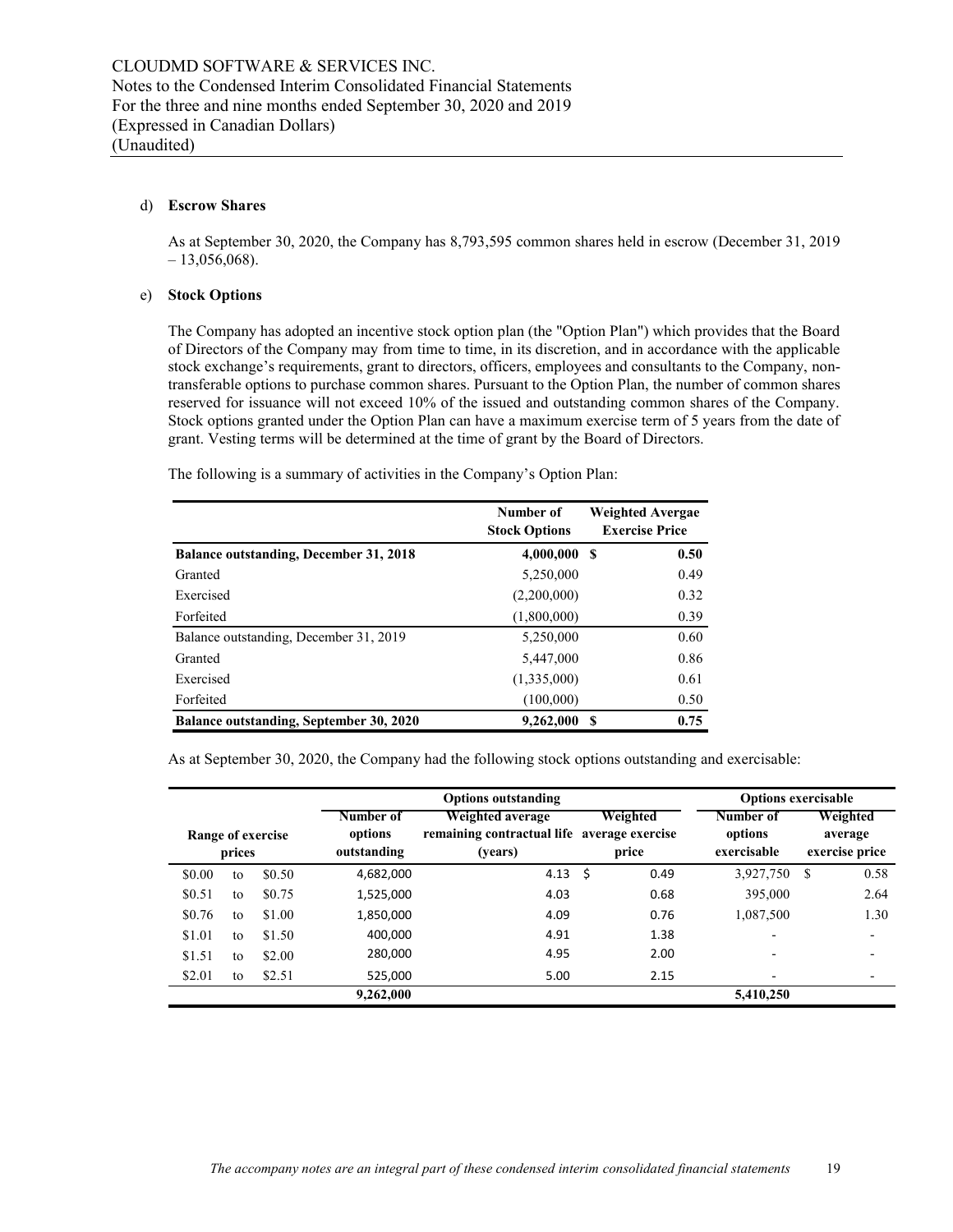The following weighted average assumptions were used in calculating the fair value of stock options granted during the period using the Black-Scholes model:

|                         | Three months ended    |                       | Nine months ended     |                       |  |
|-------------------------|-----------------------|-----------------------|-----------------------|-----------------------|--|
|                         | September 30,<br>2020 | September 30,<br>2019 | September 30,<br>2020 | September 30,<br>2019 |  |
| Expected option life    | 5 years               | 5 years               | 5 years               | 5 years               |  |
| Risk-free interest rate | $0.35\%$              | 1.50%                 | $1.36\%$              | 1.50%                 |  |
| Dividend yield          | $0\%$                 | $0\%$                 | $0\%$                 | $0\%$                 |  |
| Volatility rate         | 100%                  | 100%                  | 100%                  | $100\%$               |  |
| Forfeiture rate         | $0\%$                 | $0\%$                 | $0\%$                 | $0\%$                 |  |

f) During the three and nine months ended September 30, 2020, the Company recorded \$558,603 and \$1,507,930 (2019 - \$459,934 and \$1,225,841, respectively) of stock-based compensation relating to the fair value of stock options and warrants vesting during the period with a corresponding increase to reserves.

### **16. SUPPLEMENTAL CASH FLOW INFORMATION**

#### **a) Composition of cash and cash equivalents**

|                                 | September 30, |            | December 31, |           |
|---------------------------------|---------------|------------|--------------|-----------|
|                                 |               | 2020       |              | 2019      |
| Cash                            | S             | 23,925,874 |              | 1,696,402 |
| Cash equivalents                |               | 10,024,109 |              | -         |
| Total cash and cash equivalents |               | 33,949,983 |              | 1,696,402 |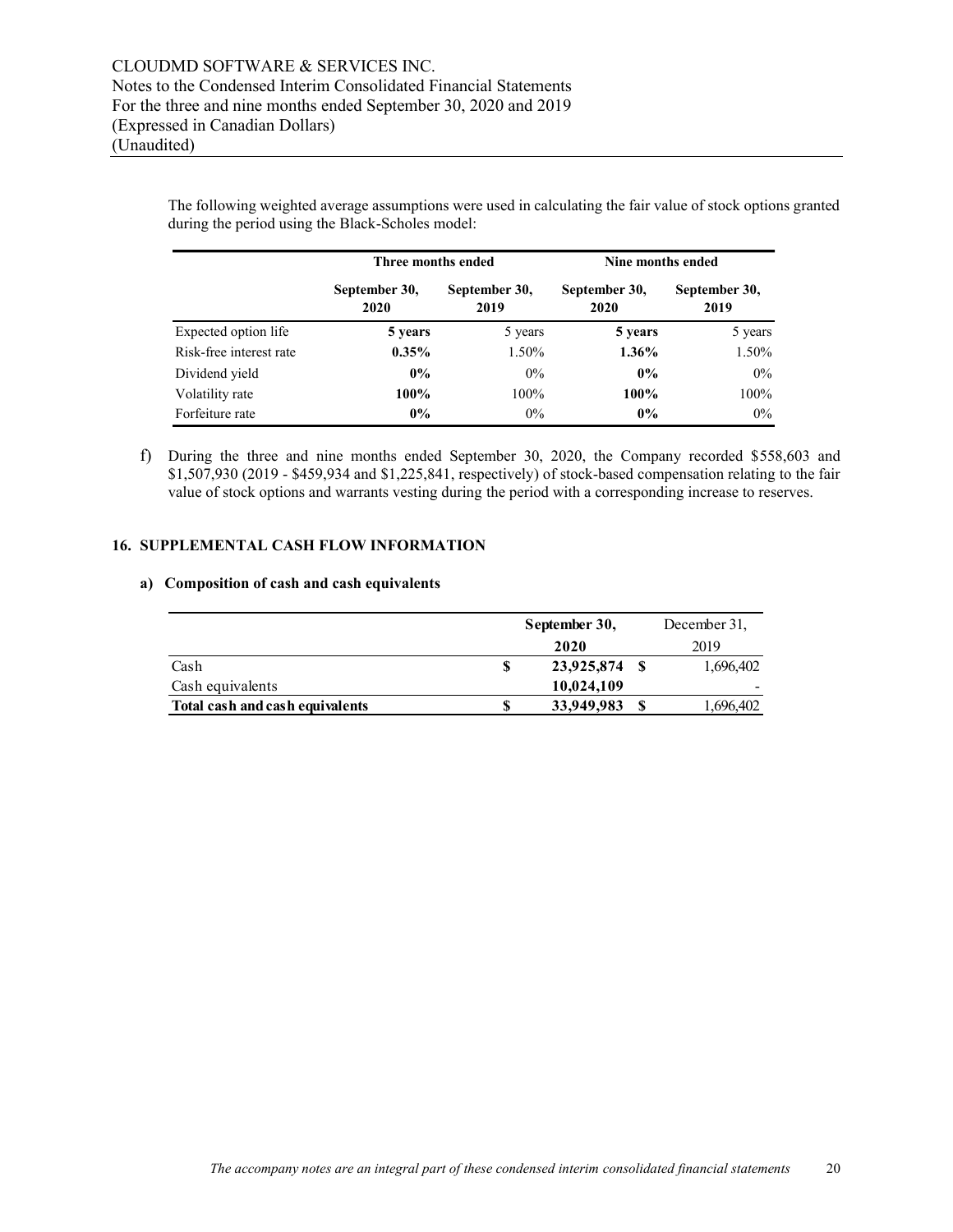|                                                                                                                                                                                                                                                                                                                                        |                         | Nine months ended                                   |          |                       |
|----------------------------------------------------------------------------------------------------------------------------------------------------------------------------------------------------------------------------------------------------------------------------------------------------------------------------------------|-------------------------|-----------------------------------------------------|----------|-----------------------|
|                                                                                                                                                                                                                                                                                                                                        |                         | September 30,<br>2020                               |          | September 30,<br>2019 |
| Change in non-cash working capital                                                                                                                                                                                                                                                                                                     |                         |                                                     |          |                       |
| Trade and other receivables                                                                                                                                                                                                                                                                                                            | \$                      | (75, 155)                                           | <b>S</b> | 19,770                |
| Inventory                                                                                                                                                                                                                                                                                                                              |                         | 4,851                                               |          | (8,770)               |
| Prepaid expenses and deposits                                                                                                                                                                                                                                                                                                          |                         | 113,007                                             |          | 45,603                |
| Accounts payable and accrued liabilities                                                                                                                                                                                                                                                                                               |                         | 25,319                                              |          | (50, 425)             |
| Contingent consideration                                                                                                                                                                                                                                                                                                               |                         | 145,000                                             |          |                       |
| Contingent liabilities                                                                                                                                                                                                                                                                                                                 |                         | (149, 381)                                          |          |                       |
|                                                                                                                                                                                                                                                                                                                                        | $\overline{\mathsf{S}}$ | 63,641                                              | \$       | 6,178                 |
| Non-cash investing and financing activities<br>Share issuance for acquisition of Livecare<br>Share issuance for settlement of Livecare debt<br>Share issuance for acquisition of South Surrey<br>Share issuance for services<br>Issuance of agent warrants as share issuance costs<br>Share issuance for acquisition of Cloud Practice |                         | 662,644<br>600,000<br>380,000<br>408,750<br>685,157 | \$       | 2,325,964             |
| Other cash flow information                                                                                                                                                                                                                                                                                                            |                         |                                                     |          |                       |
| Cash paid for interest                                                                                                                                                                                                                                                                                                                 | \$                      | 79,031                                              | \$       | 34,414                |
| Cash paid for income taxes                                                                                                                                                                                                                                                                                                             |                         | 18,964                                              |          |                       |

## **b) Other cash flow information:**

## **17. CAPITAL MANAGEMENT**

The Company's objectives when managing capital are to safeguard its ability to continue as a going concern, so that it can provide returns for shareholders and benefits for other stakeholders. The Company considers the items included in shareholders' equity as capital. The Company manages the capital structure and makes adjustments to it in response to changes in economic conditions and the risk characteristics of the underlying assets. The Company's primary objective with respect to its capital management is to ensure that it has sufficient cash resources to fund the operations of the Company. To secure the additional capital necessary to pursue these plans, the Company intends to raise additional funds through equity or debt financing. The Company is not subject to any externally imposed capital requirements. There were no changes to the Company's approach in its management of capital during the period.

#### **18. FINANCIAL INSTRUMENTS**

The Company's financial instruments consist of cash and cash equivalents; short-term investment; trade and other receivables; deposit; net investment in sublease; long-term investments; other current liabilities; accounts payable and accrued liabilities; contingent consideration; lease liabilities and long-term debt.

The Company's cash and cash equivalents and short-term investment are measured at fair value under the fair value hierarchy based on level one quoted prices in active markets for identical assets or liabilities. The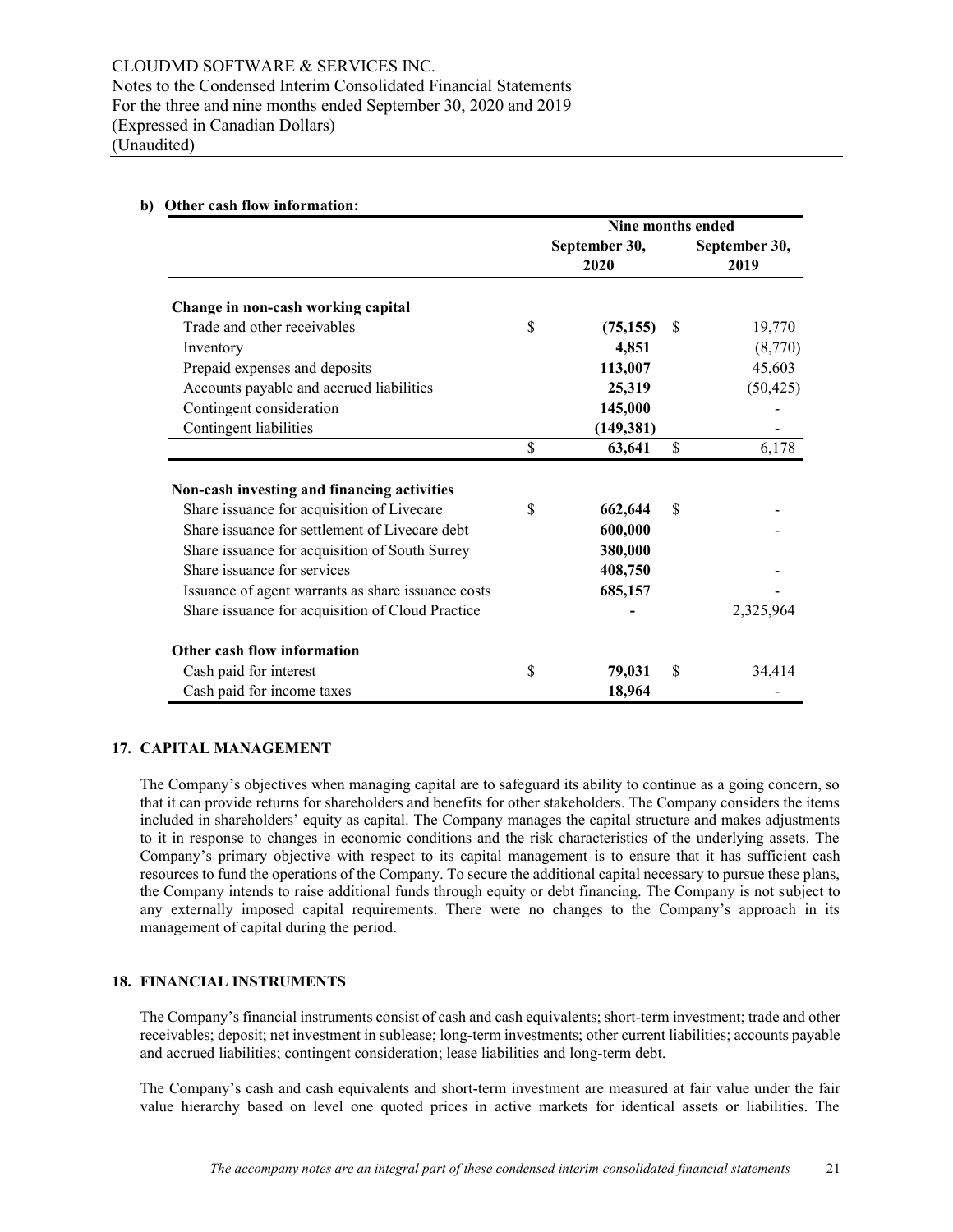Company's trade and receivables, accounts payable and accrued liabilities, and other current liabilities have amortized costs that approximate their fair value due to their short terms to maturity. The Company's long-term debt are measured at amortized cost, which approximates fair value. The Company's long-term investment and contingent consideration is measured at fair value and the net investment in sublease and lease liabilities are recorded at discounted value.

The Company's risk exposures and the possible impact of these expenses on the Company's financial instruments are summarized below:

### **Credit risk**

Credit risk is the risk that one party to a financial instrument will cause a loss for the other party by failing to discharge an obligation. As of September 30, 2020, the Company is exposed to credit risk from financial institutions and from its clients should they become unable to meet their payment obligations.

Trade and other receivables include amounts receivable from the rendering of services to customers and recoverable sales taxes. The Company does not feel it has significant credit risk from customers, as it has historically collected the majority of receivables when due. The Company keeps its cash and cash equivalents and short-term investment with accredited Canadian financial institutions. Should these accredited Canadian institutions fail, the Company would be exposed to a risk totaling the value of its cash and cash equivalents.

### **Liquidity risk**

Liquidity risk is the risk that an entity will encounter difficulty in meeting obligations associated with financial liabilities. The Company's approach to managing liquidity risk is to ensure that it will have sufficient liquidity to meet liabilities when due. As at September 30, 2020, the Company has \$33,949,983 in cash and cash equivalents to settle its financial liabilities as they come due.

## **Market risk**

Market risk is the risk of loss that may arise from changes in market factors such as interest rates and foreign exchange rates.

*a) Interest rate risk* 

Interest risk is the risk that the fair value or future cash flows will fluctuate as a result of changes in market risk. The Company's sensitivity to interest rates is insignificant, as the majority of its debt has fixed interest rates.

*b) Currency risk* 

Currency risk is the risk that the fair value or future cash flows of a financial instrument denominated in a foreign currency will fluctuate because of changes in foreign exchange rates. The Company's functional currency is the Canadian dollar and the majority of its transactions are in Canadian dollars. The Company's exposure to foreign currency risk is low.

## **19. CONTINGENT LIABILITY**

During the three months ended June 30, 2020, Gravitas Securities Inc. ("Gravitas") commenced an arbitration alleging breach of the terms of a right of first refusal in connection with an offering which was in the form of a bought deal equity financing underwritten by a syndicate of other investment banks in May 2020, and was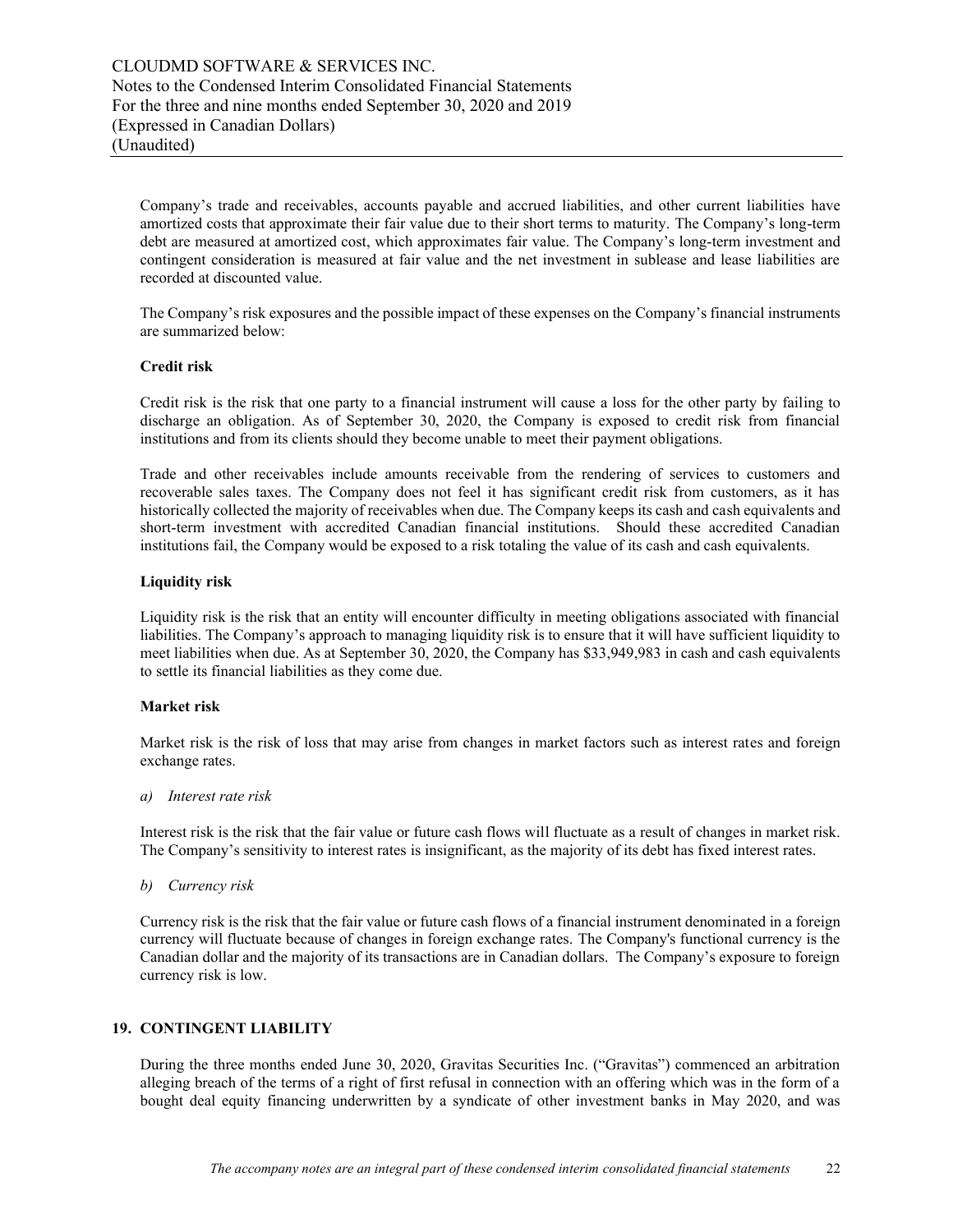completed on June 2, 2020 ("June 2020 Financing"). Gravitas is claiming damages in excess of \$1,000,000 and unspecified damages associated with the value of share purchase warrants that were issued in connection with the June 2020 Financing. The Company disputes these claims. In the further alternative, if the Company had breached these terms, management's best estimate as to the quantum of damages is approximately \$400,000. During the three months ended September 30, 2020, Gravitas amended its claims for damages to include commissions and damages arising from an additional bought deal equity financing which was completed on September 22, 2020 ("September 2020 Financing"). Gravitas' claims are similar to its claims in respect of the financing undertaken by the Company in May 2020. The claims are in excess of \$3,000,000 plus unspecified damages. The Company disputes the claims with respect to the September 2020 Financing entirely and as a result of such claims being subject to arbitration proceedings which the Company is defending, the Company has not accrued any additional contingency or liability for such claim.

## **20. SUBSEQUENT EVENTS**

- On October 15, 2020, the Company announced it has closed the acquisition of Snapclarity Inc. ("Snapclarity") for a purchase price of \$3,350,000. Snapclarity is a pioneer, on-demand, digital platform that provides an assessment for mental health disorders which includes a personalized care plan, access to online resources, a clinical healthcare team and the ability to match to the right therapists.
- On October 21, 2020, the Company announced it has entered into a binding term sheet to acquire the Canadian Medical Directory ("CMD") for a purchase price of \$1,950,000. CMD is Canada's largest, most trusted, directory of medical professionals including 91,000 practicing physicians and 10,000 residents and nurse practitioners across the country.
- On October 22, 2020, the Company announced it has entered into a binding term sheet to acquire Medical Confidence Inc. ("Medical Confidence") for a purchase price of \$6,000,000. Medical Confidence is a revolutionary healthcare navigation platform with proven results in wait time reduction and patient satisfaction.
- On October 26, 2020, the Company announced it has closed the acquisition of an 87.5% interest in Benchmark Systems Inc. ("Benchmark") for a purchase price of \$4,375,000 United States dollars ("USD"). Benchmark is a leading cloud-based provider of fully integrated solutions that automate healthcare workflow processes including revenue management, practice management and electronic records management.
- On October 26, 2020, the Company announced it has closed the acquisition of a United States ("US")-based medical clinic serving chronic care patients as a part of its broader strategy for entering the US market with its comprehensive suite of telehealth products.
- On October 28, 2020, the Company announced it has entered into a binding term sheet to acquire HumanaCare Inc. ("HumanaCare") for a purchase price of \$17,500,000. HumanaCare is an integrated, Employee Assistance Program ("EAP") solution which provides compassionate, holistic, physical and mental health support for employees and their family members.
- On November 9, 2020, the Company announced that it closed a short form prospectus offering (the "Offering"), on a bought deal basis, including the full exercise of the underwriters' over-allotment option. Pursuant to the Offering, the Company issued a total of 15,525,000 common shares at a price of \$2.40 per common share for aggregate proceeds of \$37,260,000. The Company issued the underwriters an aggregate of 1,086,750 broker warrants.
- On November 18, 2020, the Company announced it has closed the acquisition of iMD Health Group Corp. ("iMD)" for a purchase price of \$10,000,000. iMD is a novel, award winning platform designed for healthcare